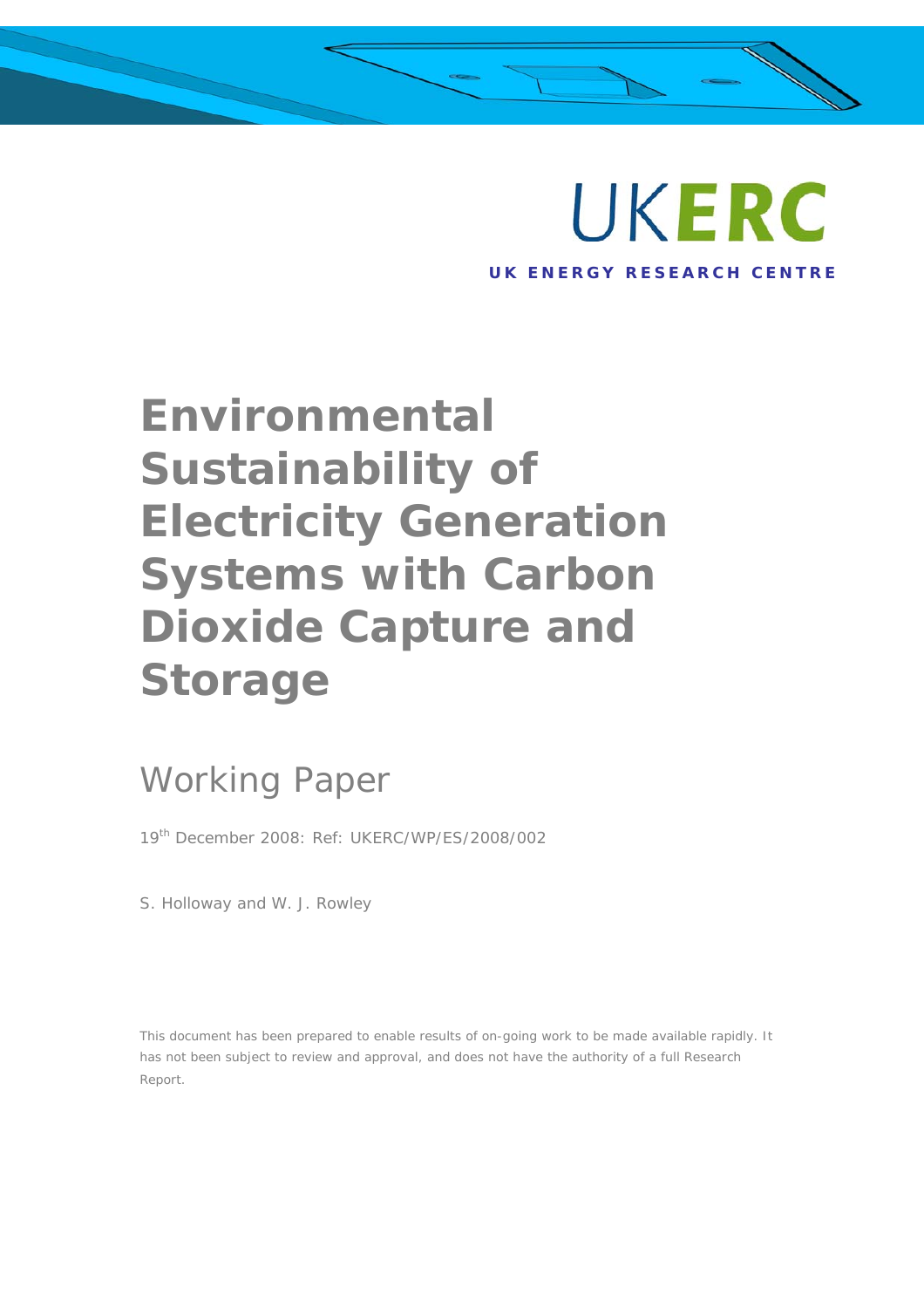#### **THE UK ENERGY RESEARCH CENTRE**

The UK Energy Research Centre is the focal point for UK research on sustainable energy. It takes a whole systems approach to energy research, drawing on engineering, economics and the physical, environmental and social sciences.

The Centre's role is to promote cohesion within the overall UK energy research effort. It acts as a bridge between the UK energy research community and the wider world, including business, policymakers and the international energy research community and is the centrepiece of the Research Councils Energy Programme.

[www.ukerc.ac.uk](http://www.ukerc.ac.uk/)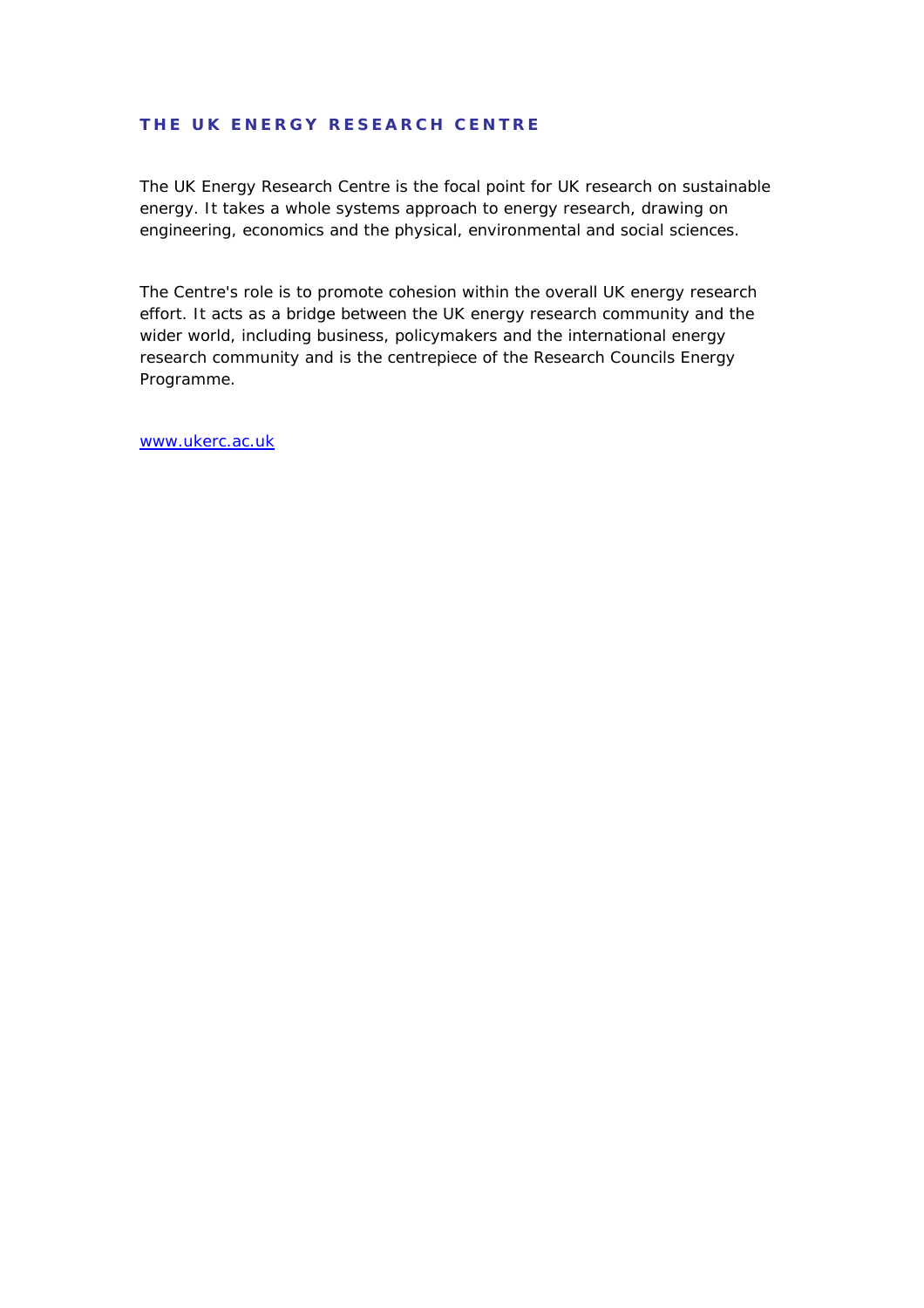### Introduction

This working paper analyses the environmental sustainability of four electricity production systems that include carbon dioxide capture and storage (CCS):

- Pulverised coal (PC)
- Pulverised coal with oxyfuel combustion (PCOC)
- Natural gas combined cycle (NGCC), and
- Integrated gasification combined cycle (IGCC)

The analysis is based largely on a review of relevant Life Cycle Assessments (LCAs). Thus it considers the environmental sustainability of the entire electricity generation chain from fuel extraction through electricity generation and  $CO<sub>2</sub>$ capture to  $CO<sub>2</sub>$  storage.

### Carbon dioxide capture and geological storage (CCS)

The aim of CCS is to reduce the emissions from industrial point sources of  $CO<sub>2</sub>$ , which principally result from the combustion of fossil fuels. Figure 1 is a diagram of a coal-based CCS power generation system with storage in an offshore setting. The life cycle starts with the mining of the coal, which is transported to the power station.  $CO<sub>2</sub>$  generated in the coal combustion process, which would otherwise be emitted to the atmosphere, is captured at the power plant, compressed and sent to a geological storage site which, in the UK, is most likely to be offshore. Transport to the storage site will probably be by pipeline, although part of the transport route could be by ship. Once at the storage site, the  $CO<sub>2</sub>$  will be injected into a deep underground storage reservoir such as a depleted oil or gas field, or a suitable structure in a saline water-bearing reservoir rock (saline aquifer) via a well or wells. The goal of storage is permanent containment of the  $CO<sub>2</sub>$ . However, the possibility that at some point in the future a portion of the stored  $CO<sub>2</sub>$  could leak to domains where it could cause adverse environmental effects also needs to be considered in a full life cycle analysis.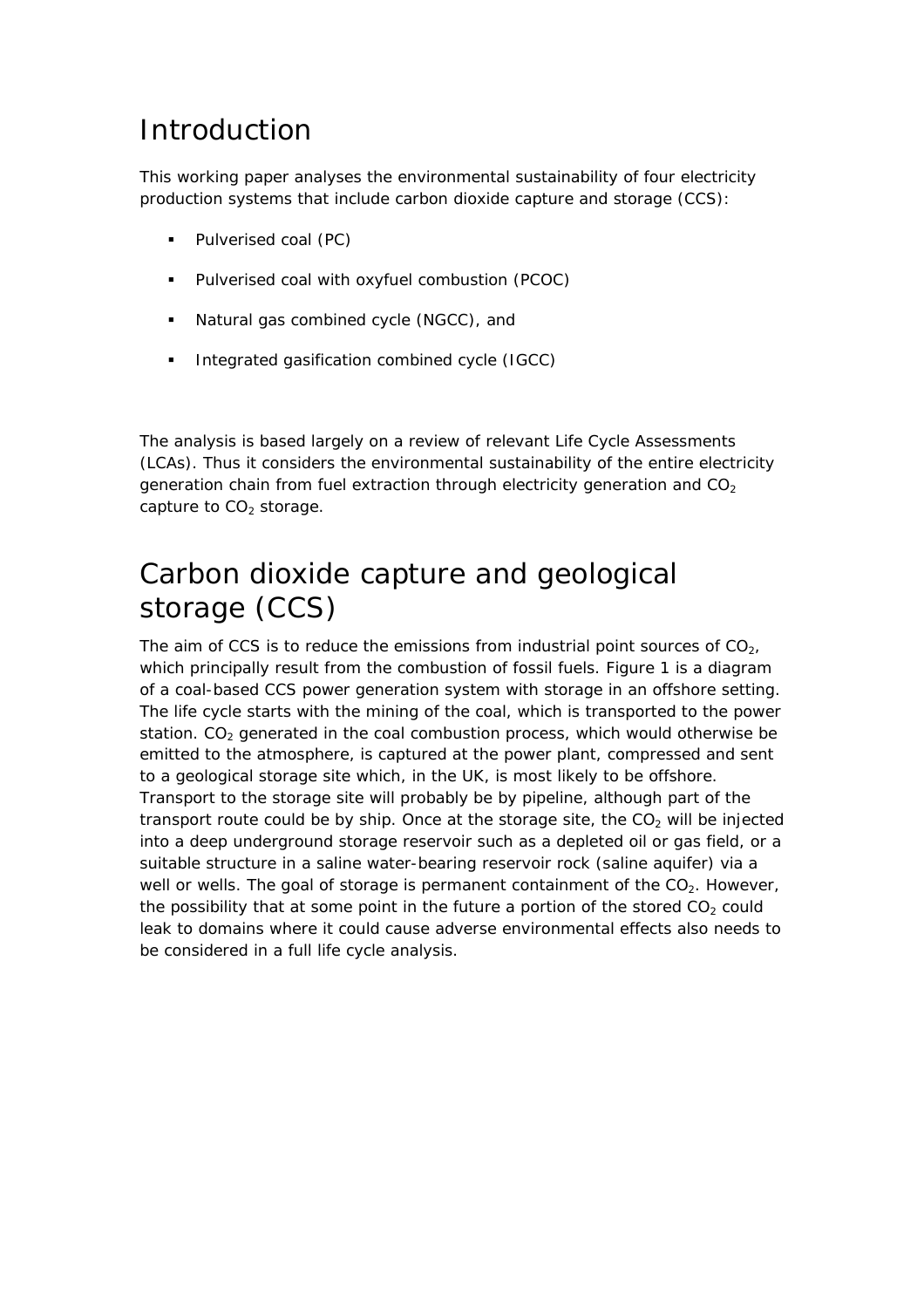

Figure 1. Diagram of the CCS concept

### Life Cycle Assessment (LCA)

There can be up to four stages in a typical life cycle assessment: definition of the goal and scope of the study, inventory analysis, impact assessment and interpretation/improvement assessment.

### Scope

The scope of the LCA includes definition of the boundaries of the system to be studied. In this review of published LCAs, the boundaries of the systems studied commonly enclose all processes between the fuel extraction (mining of the coal or production of the natural gas) and storage of the captured carbon dioxide in a geological reservoir rock. However, some of the LCAs only consider subsets of this system such as power plants, i.e. they exclude upstream and downstream processes. Some consideration is given to the possibility of leakage from the storage reservoir in one study, but leakage from storage does not lend itself to study by LCA techniques.

### Inventory analysis

This step in an LCA involves the compilation of inventories of materials and energy put into the construction, operation and decommissioning of the system, and wastes, materials and energy put out by the system. Diagrams showing the processes involved at each stage of the chain are commonly constructed, indicating the flows of materials and energy through them.

At present, there are no full chain demonstrations of carbon dioxide capture at a power station and geological storage of the captured  $CO<sub>2</sub>$ . Nevertheless, the flow of energy through power plants fitted for CCS has been analyzed extensively by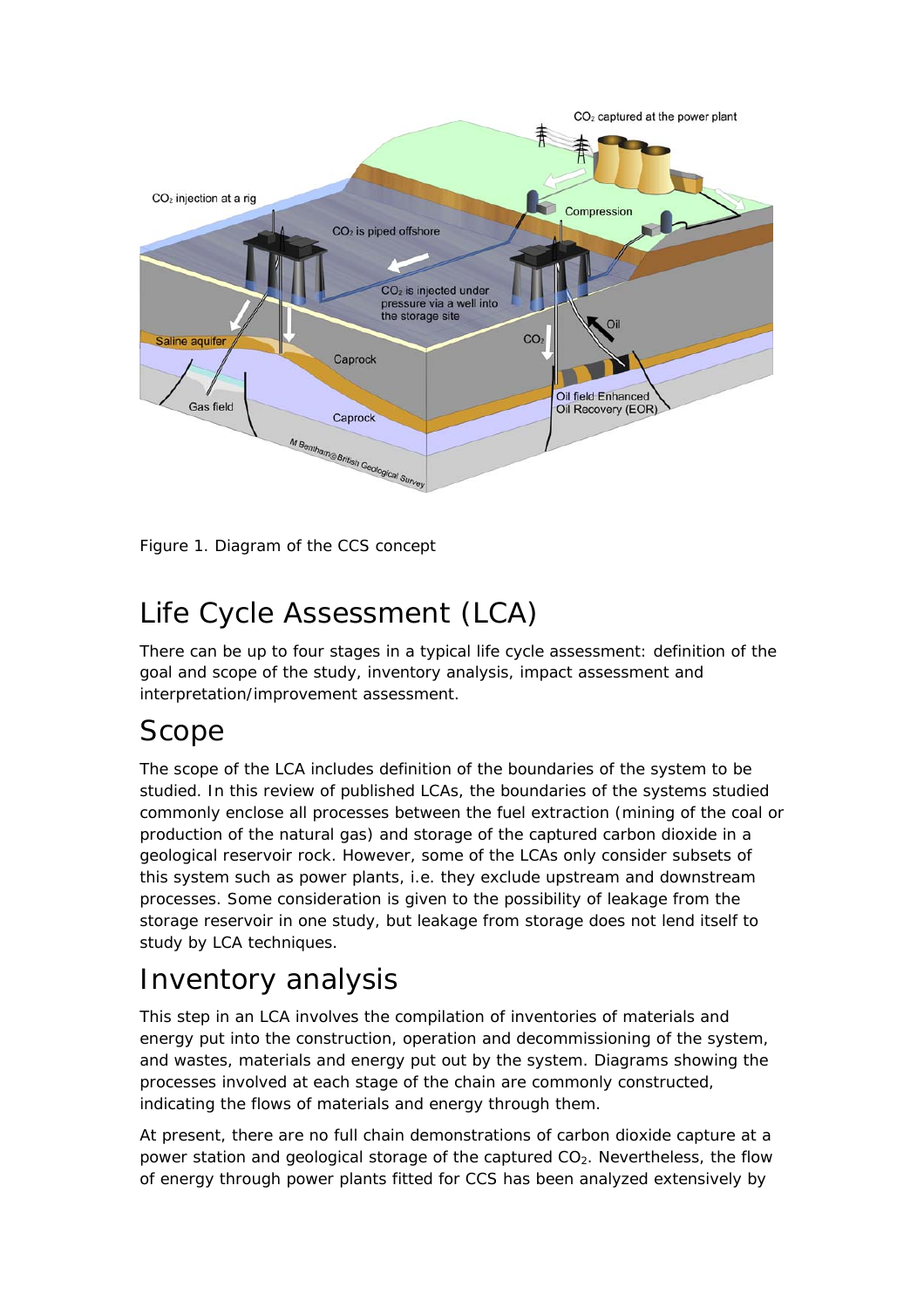industry in both pilot-scale power plants and analogous applications in order to determine the most cost-effective technologies in a range of settings. Consequently, it is well known that CCS reduces the efficiency of power generation systems substantially (Table 1), and will result in higher electricity generation costs. Because the existing literature covers this topic comprehensively, flows of energy through the various systems are not described in detail here.

| <b>Fuel</b> | <b>Power generation</b><br>technology | $CO2$ capture<br>technology | Net efficiency<br>% LHV |
|-------------|---------------------------------------|-----------------------------|-------------------------|
| Coal        | PC                                    | None                        | 44.0                    |
|             | (Fluor study)                         | Post-combustion (Fluor)     | 34.8                    |
|             | Pulverised fuel                       | None                        | 43.7                    |
|             | (MHI study)                           | Post-combustion (MHI)       | 35.3                    |
|             | <b>PCOC</b>                           | <b>None</b>                 | 44.2                    |
|             | (MB study)                            | Oxy-combustion              | 35.4                    |
|             | <b>IGCC</b>                           | None                        | 43.1                    |
|             | (Shell)                               | Pre-combustion, Selexol     | 34.5                    |
|             | <b>IGCC</b>                           | None                        | 43.1                    |
|             | (GE Energy)                           | Pre-combustion, Selexol     | 31.5                    |
| Gas         | <b>NGCC</b>                           | None                        | 55.6                    |
|             | (Fluor/MHI studies)                   | Post-combustion, Fluor      | 47.4                    |
|             |                                       | Post-combustion, MHI        | 49.6                    |
|             | <b>NGCC</b>                           | None                        | 56.0                    |
|             | (MB studies)                          | Oxy-combustion              | 44.7                    |

Table 1. Power plant thermal efficiencies.

Base case plants are in italics, comparable plants fitted for  $CO<sub>2</sub>$  capture in regular font. Electrical output is the same for the plants with and without  $CO<sub>2</sub>$  capture. PC  $=$  Pulverised coal, PCOC = Pulverised coal with oxyfuel combustion, IGCC = Integrated gasification combined cycle, NGCC = Natural gas combined cycle. Fluor = Fluor Daniel, MHI = Mitsubishi Heavy Industries,  $GE = General Electric$ . Source: IEAGHG R&D Programme.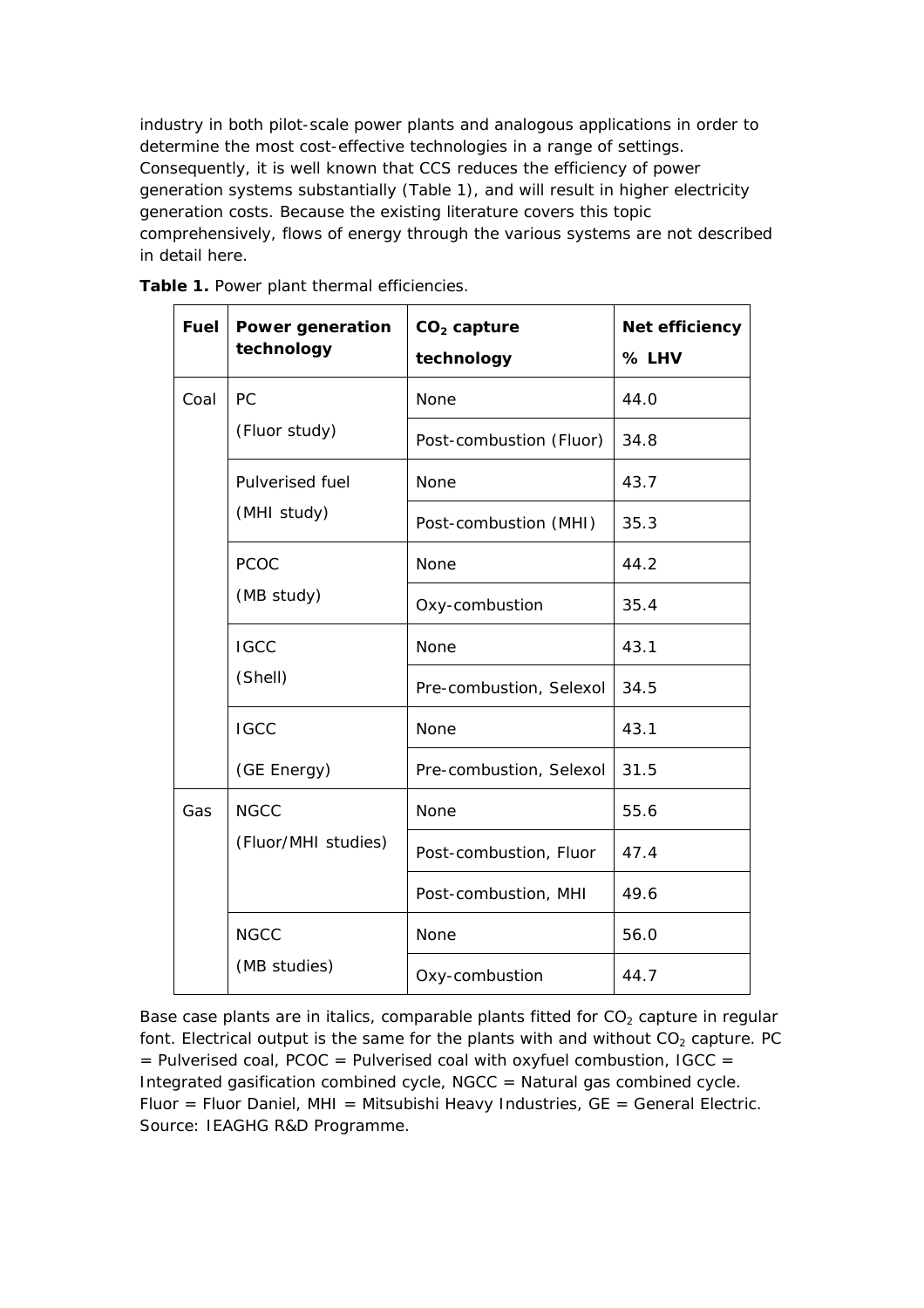### Impact assessment

The impacts of obtaining, transporting and using the materials, including the wastes generated along the entire chain from fuel extraction to waste remediation or disposal, need to be taken into account in an analysis of the environmental sustainability of a power cycle with CCS. Such a life cycle assessment, which relates the product or process to its full range of environmental impacts is described as Life Cycle Impact Assessment (LCIA). The results are commonly expressed in a systematic way as an impact table comprising a selection of the commonly used life cycle impact categories shown in Table 2.

| Impact<br>category                   | <b>Scale</b>          | <b>Relevant LCI data</b>                                                                                                                                                                             | Common<br>characterisa<br>tion factor   | Description of<br>characterisati<br>on factor                                    |
|--------------------------------------|-----------------------|------------------------------------------------------------------------------------------------------------------------------------------------------------------------------------------------------|-----------------------------------------|----------------------------------------------------------------------------------|
| Global<br>Warming                    | Global                | Carbon Dioxide CO <sub>2</sub><br>Nitrous Oxide N <sub>2</sub> O<br>Methane CH <sub>4</sub><br><b>Chlorofluorocarbons CFCs</b><br>Hydrochlorofluorocarbons<br><b>HCFCs</b><br>Methyl Bromide $CH3Br$ | Global<br>Warming<br>Potential<br>(GWP) | Converts LCI<br>data to $CO2$<br>equivalents                                     |
| Stratospher<br>ic ozone<br>depletion | Global                | <b>CFCs</b><br><b>HCFCs</b><br>Halons<br>Methyl Bromide                                                                                                                                              | Ozone<br>Depleting<br>Potential         | Converts LCI<br>data to<br>trichlorofluoro<br>methane (CFC-<br>11) equivalents   |
| Acidification                        | Region<br>al<br>Local | Sulphur oxides SOx<br>Nitrogen oxides NOx<br>Hydrochloric acid HCI<br>Hydrofluoric acid HF<br>Ammonia NH <sub>4</sub>                                                                                | Acidification<br>potential              | <b>Converts LCI</b><br>data to<br>hydrogen<br>$(H^+)$ ion<br>equivalents         |
| Eutrophicati<br>on                   | Local                 | Phosphate PO <sub>4</sub> <sup>3-</sup><br>Nitrogen oxide NO<br>Nitrogen dioxide NO <sub>2</sub><br>Nitrates $NO3$<br>Ammonia NH <sub>4</sub>                                                        | Eutrophication<br>potential             | <b>Converts LCI</b><br>data to<br>phosphate<br>(PO <sub>4</sub> )<br>equivalents |

**Table 2:** Life cycle impact categories (from WEC 2004, after US EPA Guidelines and Principles).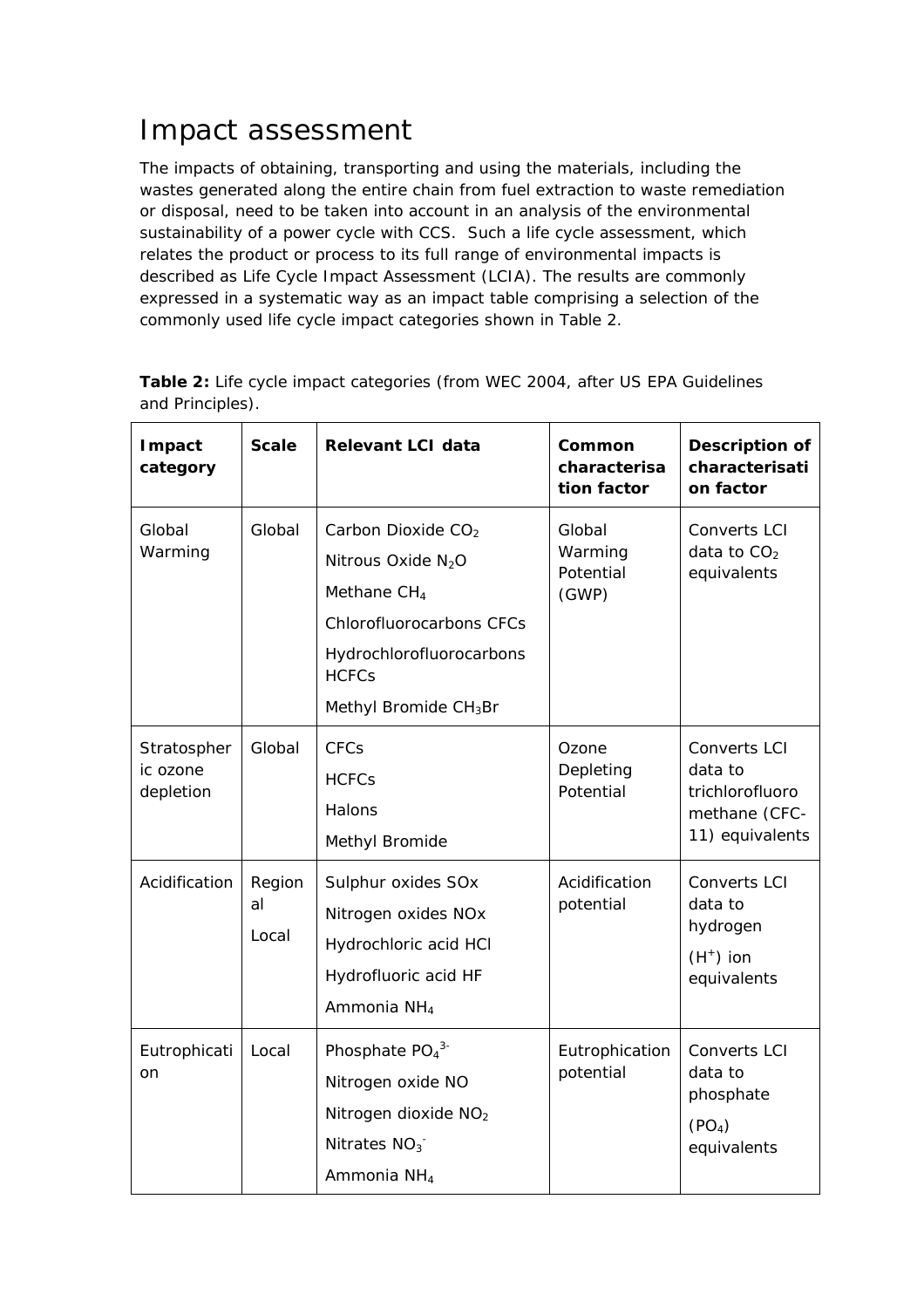| Photochemi<br>cal smog  | Local                           | Non-methane volatile<br>organic compounds<br><b>NMVOCs</b>                              | Photochemical<br>oxidant<br>creation | <b>Converts LCI</b><br>data to ethane<br>$(C_2H_6)$<br>equivalents.                                                                       |
|-------------------------|---------------------------------|-----------------------------------------------------------------------------------------|--------------------------------------|-------------------------------------------------------------------------------------------------------------------------------------------|
| Terrestrial<br>toxicity | Local                           | Toxic chemicals with a<br>reported lethal<br>concentration to rodents                   | $LC_{50}$                            | Converts $LC_{50}$<br>data to<br>equivalents.                                                                                             |
| Aquatic<br>toxicity     | Local                           | Toxic chemicals with a<br>reported lethal<br>concentration to fish                      | $LC_{50}$                            | Converts $LC_{50}$<br>data to<br>equivalents.                                                                                             |
| Human<br>health         | Global<br>Region<br>al<br>Local | Total releases to air, water<br>and soil with a reported<br>lethal concentration to man | $LC_{50}$                            | Converts $LC_{50}$<br>data to<br>equivalents.                                                                                             |
| Resource<br>depletion   | Global<br>Region<br>al<br>Local | Quantity of minerals used<br>Quantity of fossil fuels<br>used                           | Resource<br>Depletion<br>Potential   | Converts LCI<br>data to a ratio<br><sub>O</sub> f<br>quantity of<br>resource used<br>versus<br>quantity of<br>resource left in<br>reserve |
| Land use                | Global                          | Quantity disposed of in a<br>landfill                                                   | Solid Waste                          | Converts mass<br>of solid waste<br>into<br>volume using<br>an estimated<br>density                                                        |

In many LCIAs of fossil fuel-fired power generation cycles, only the first four categories are reported. Units used to express these categories are as shown in Table 3. In this study they are expressed per kilowatt hour in order to compare the impacts per unit of electricity generated. One kilowatt hour equals approximately 3.6 megajoules.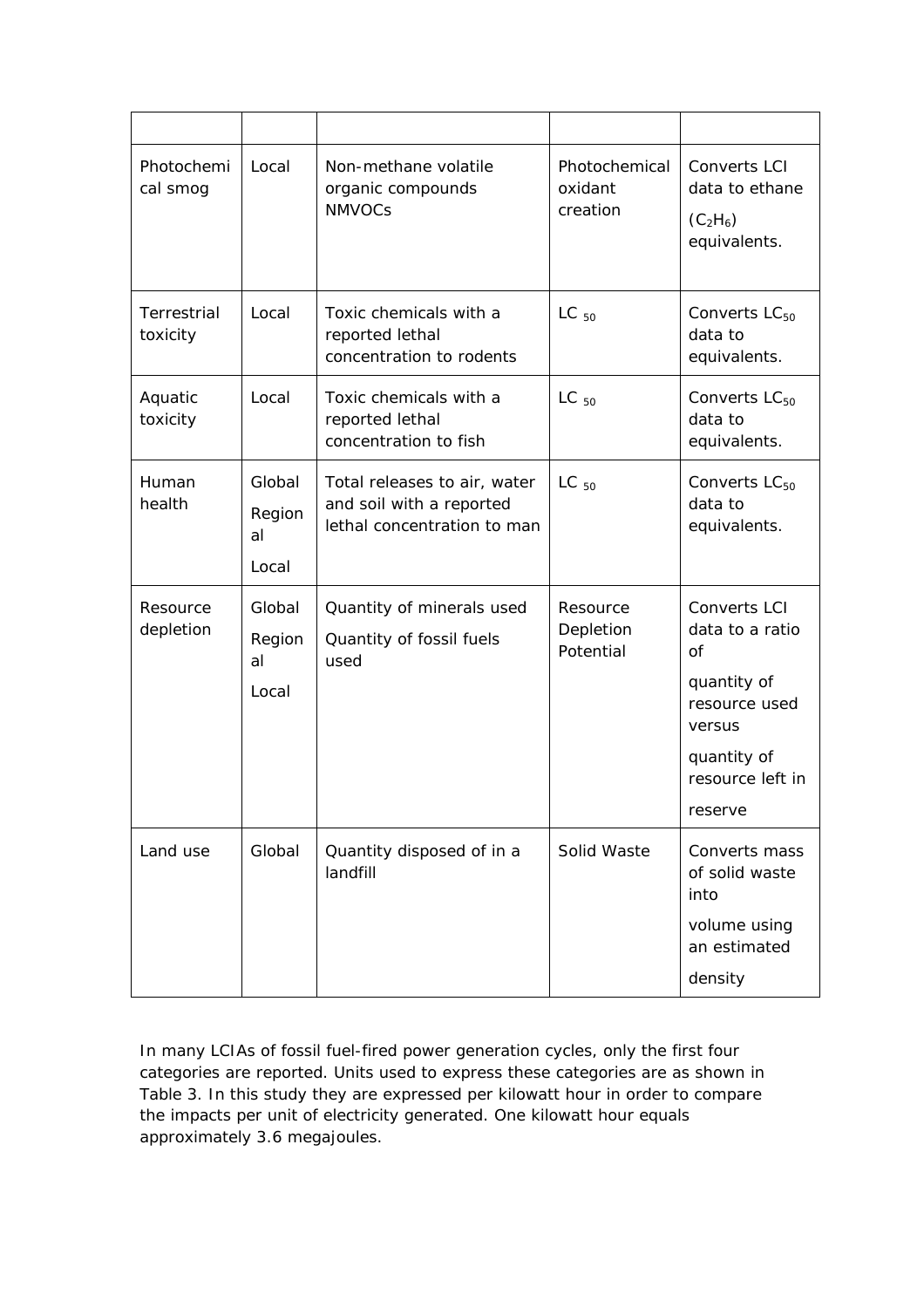| Category                                         | Unit                                                        | Unit Abbreviation                      |
|--------------------------------------------------|-------------------------------------------------------------|----------------------------------------|
| GWP                                              | grams of $CO2$ -equivalent per kilowatt hour                | g CO <sub>2</sub> -e kWh <sup>-1</sup> |
| Stratospheric<br>ozone<br>depletion<br>potential | grams CFC-11 equivalent per kilowatt hour                   | g CFC-11-e $kWh^{-1}$                  |
| Acidification<br>potential                       | milligrams $SO_2$ -equivalent per kilowatt<br>hour          | mg $SO_2$ -e kWh <sup>-1</sup>         |
| Eutrophication<br>potential                      | milligrams PO <sub>4</sub> -equivalent per kilowatt<br>hour | mg $PO_4$ -e kWh <sup>-1</sup>         |

**Table 3:** Commonly used units in power generation cycle LCIAs.

### Improvement assessment and/or interpretation

LCAs have developed as a method to analyse and improve industrial processes. This is not the aim of most of the published LCAs of CCS power generation systems; they commonly interpret the LCA mainly in terms of global warming potential and other facets of environmental sustainability.

### Description of the generating plant technologies

The following four generating plant technologies are briefly described below:

- 1. Pulverised coal (PC)
- 2. Pulverised coal with 'oxyfuel' combustion (PCOC)
- 3. Natural gas combined cycle (NGCC)
- 4. Integrated gasification combined cycle (IGCC)

In each of the first two systems, a furnace and boiler produce steam which drives a turbine attached to an electricity generator, whereas the latter two employ separate gas and steam turbines to drive generators. All systems use postcombustion flue gas clean-up technologies to meet atmospheric pollution requirements – to reduce emissions of particulates, nitrogen and sulphur oxides – and removal of  $CO<sub>2</sub>$  for storage (sequestration) can simply be seen as a further stage in this process.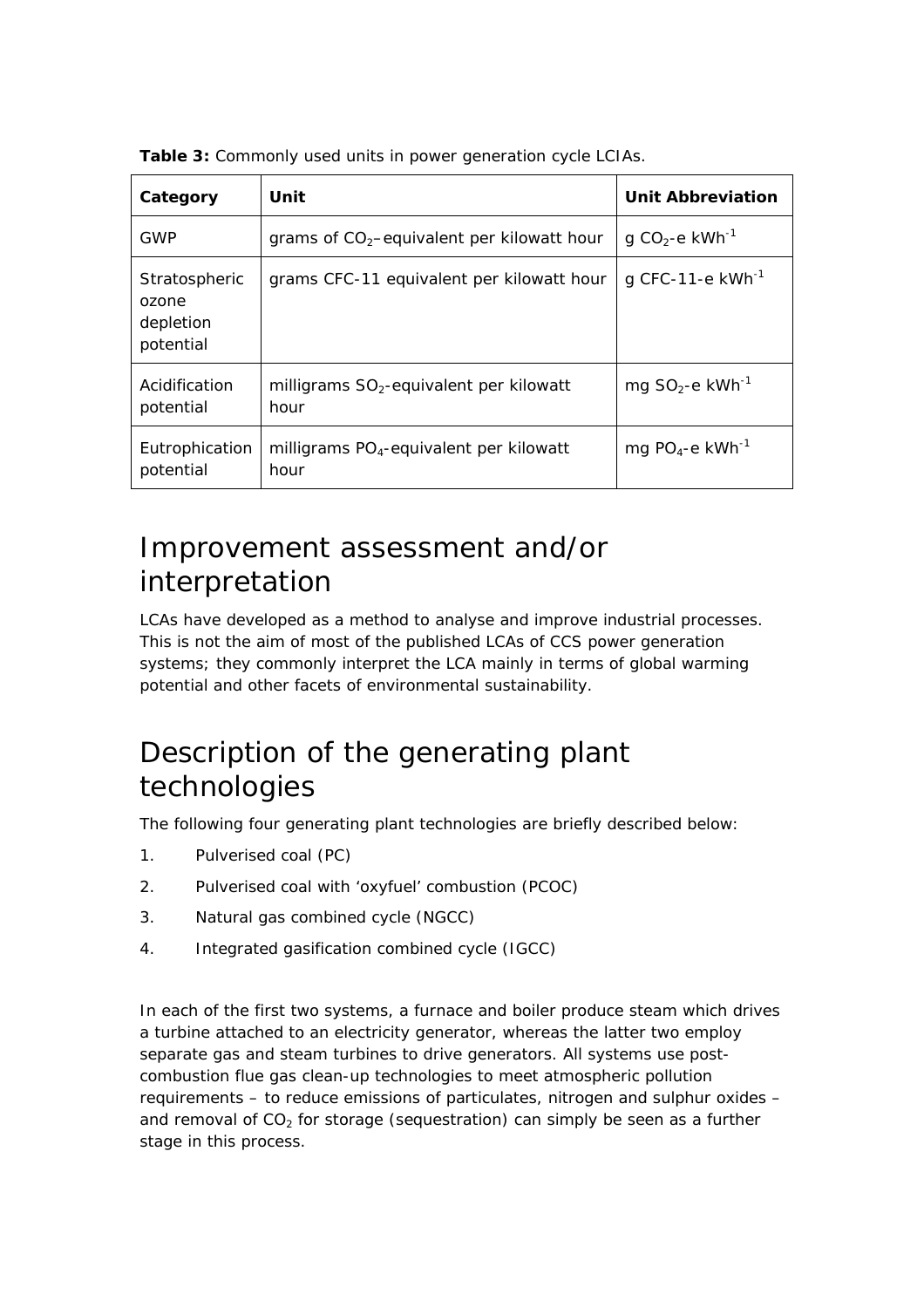### Pulverised coal

This is the simplest and oldest of the technologies. Coal is milled (pulverised) to a fine grain size and fed into a furnace with an air stream. Combustion in the furnace heats water in a boiler to produce high-pressure steam (Figure 2). The steam is fed through a cascade of turbines, from high-pressure to low-pressure, which drives generators. The exhaust steam is condensed and recirculated as warm water to the boiler to improve heating efficiency. The air stream to the furnace is preheated by heat exchange from the flue gases to improve combustion efficiency. The coal is pulverised to ensure quick and even burning in the furnace.



Figure 2. Simplified process flow and material inputs and outputs in the pulverised coal fuel cycle including carbon dioxide capture.

Other fuels may be added to the coal at the milling stage. These include petcoke an oil refinery waste product, and biomass, such as wood chips or straw. These can be cheaper than coal; and biomass is seen as environmentally acceptable. However, they can reduce burning efficiency and may affect the flue gas clean-up process and the usability of some of its by-products (this is also true of poorer quality coals, e.g. those with high ash or sulphur content). Additives are generally kept below 10% in the fuel feed.

There is a direct solid waste product from the furnace: bottom ash or clinker. All other waste products are entrained in the flue gases. The bottom ash is generally a saleable by-product used in the construction industry.

The furnace flue gas clean-up chain currently includes the following steps to meet stringent air quality criteria in the EU and elsewhere. The order of procedures is important, as they are sequential chemical processes, each having an assumed composition of input gases. For example, the catalyst used in nitrogen oxide removal will be quickly contaminated if the preceding process has not removed the sulphur.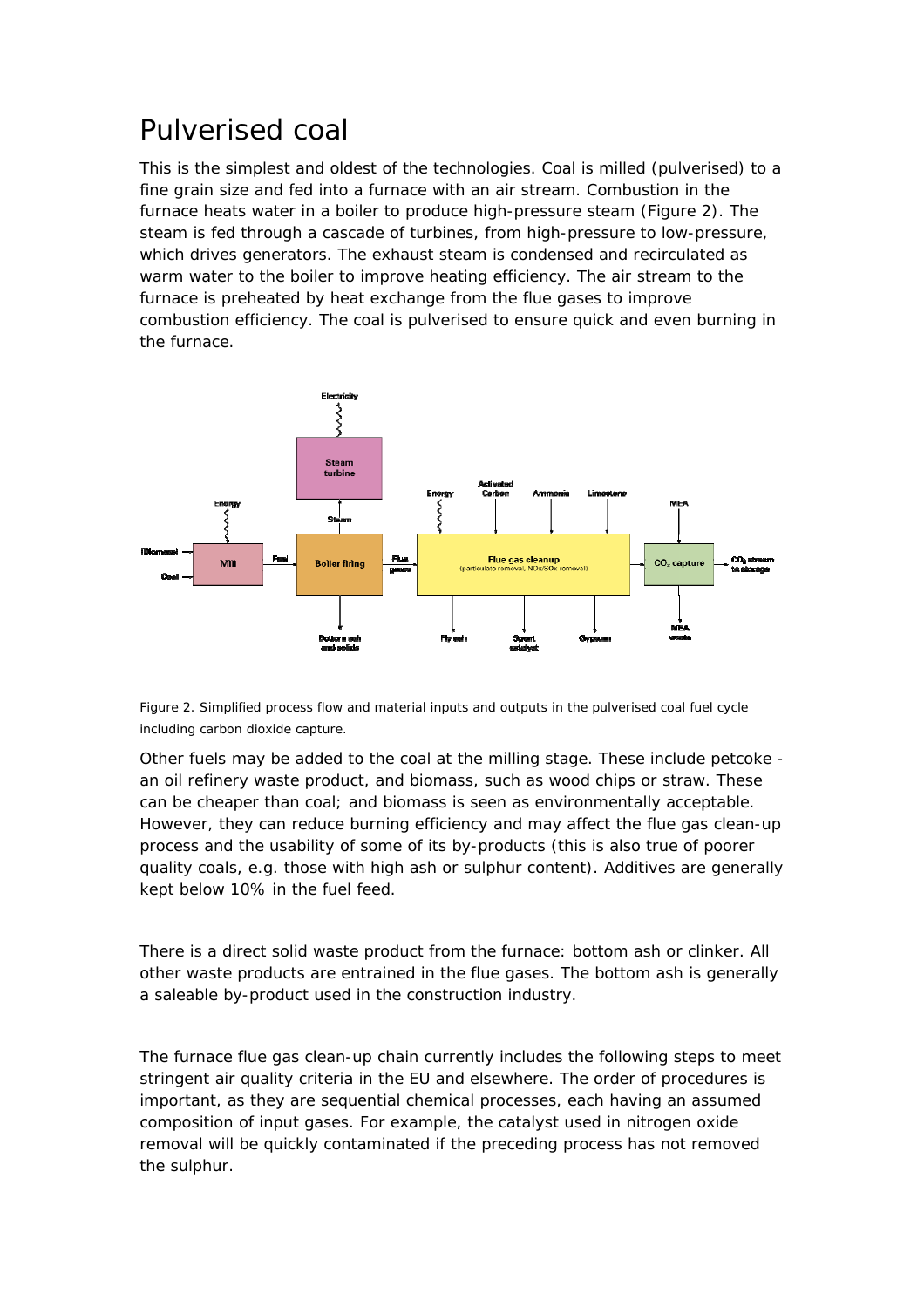1. **Particulates removal**. This is usually done by passing the flue gas stream through an electrostatic precipitator. The particulates are attracted to and deposited on electrically charged plates, from which they are mechanically collected as fly ash. This may be a saleable by-product (construction industry) but equally well may be disposed of in landfill, which is environmentally contentious.

2. **Sulphur removal**. Also known as flue-gas desulphurisation (FGD). In the typical wet FGD process used in major UK power stations, sulphur dioxide in the flue gas is reacted with a slurry of pulverised limestone (calcium carbonate) and water. The sulphur dioxide reacts with the calcium carbonate to produce calcium sulphite and carbon dioxide:

 $SO_2 + CaCO_3 \rightarrow CaSO_3 + CO_2$ 

The calcium sulphite then reacts with the oxygen in air introduced into the absorber and water from the slurry and is converted to gypsum (hydrous calcium sulphate):

 $CaSO_3 + 1/2O_2 + 2H_2O \rightarrow CaSO_4.2H_2O$ 

which is collected as a solid by-product and can be sold for use in plaster manufacture (construction industry). Typically the process as currently installed removes about 90% of the SO<sub>2</sub> from the flue gas. The efficiency of FGD would have to be increased to 98% or more in PC systems fitted for CCS because  $SO<sub>2</sub>$ reacts with the amine-based absorbents used to capture  $CO<sub>2</sub>$  in such systems. Minor amounts of calcium chloride are also produced if there is chlorine in the fuel (Rubin et al. 1991).

3. **Nitrogen oxide (NOx) removal**. In the selective catalytic reduction (SCR) process, ammonia is injected into and mixed with the flue gases which are then passed over a catalyst at a temperature of about 300—400 ºC. The ammonia reduces the nitrogen oxides, yielding nitrogen  $(N_2;$  vented to flue) and water  $(H<sub>2</sub>O$ ; vented as steam or condensed out). Various catalysts are used to promote the reaction, depending on the temperature of the exhaust gases. Base metal oxide catalysts have been in use the longest and are useful between approximately 230  $\degree$ C and 425  $\degree$ C. Typically these consist mainly of vanadium and titanium oxides and may also contain molybdenum, tungsten and other elements. Zeolite catalysts can be used for high temperature operation (357ºC to over 600 ºC). Catalyst performance is related to area exposed to contact with the flue gases, so honeycomb structures are used for the metal oxides. The catalysts are not consumed in the reactions but become degraded over time – typically due to residual contamination, e.g. by sulphur, which is not fully removed by FGD. When spent, the catalyst can be at least partially cleaned, regenerated and reused, or landfilled, which could be environmentally contentious.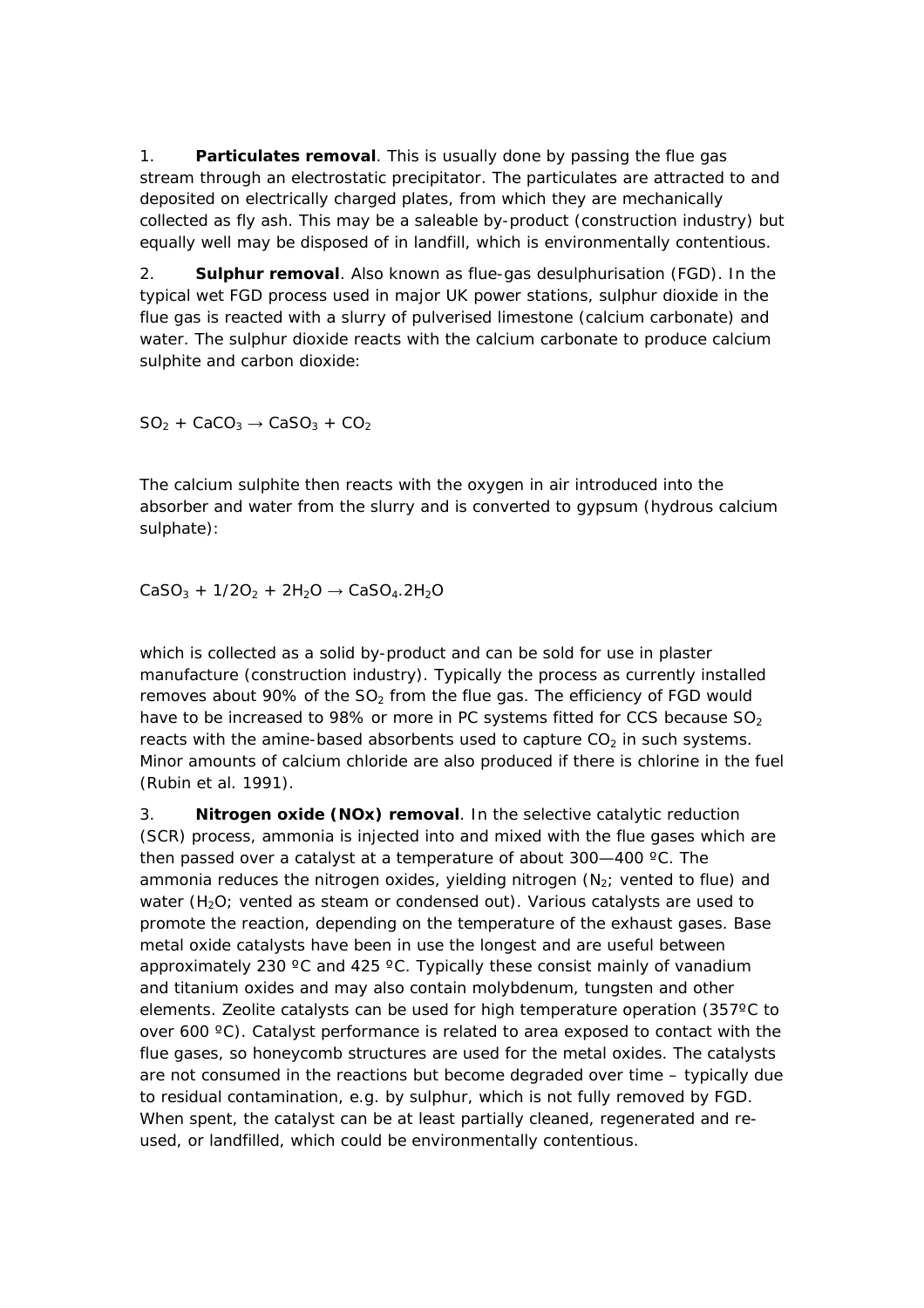The above steps represent a commonly used flue-gas clean-up procedure. There is an alternative method of nitrogen oxide removal: selective non-catalytic reduction (SNCR). This takes place ahead of the other steps, by direct injection of ammonia or urea into the flue gases either within or on leaving the furnace, when they are at a temperature of about 1000 ºC. This requires no catalyst, which simplifies the process and reduces costs. However it is less efficient, achieving only a 30—50% reduction in NOx, compared with SCR which typically reduces NOx by >80%, and SNCR uses more of the reducing agent (ammonia/urea) which increases costs. SNCR may also produce  $N_2O$ , a greenhouse gas, as a byproduct. It is not likely to be used in CCS plants because very low NOx is required to prevent  $CO<sub>2</sub>$  capture solvent degradation (see below).

If necessary, trace metals such as mercury can be removed from flue gas e.g. with activated carbon filters, if the fuel contains high levels of such elements. However, it is not expected that mercury removal would need to be implemented specifically because of  $CO<sub>2</sub>$  capture, the need depends on the amount of mercury in the (coal) fuel.

#### **Summary of inputs**:

Fuel: Coal, optionally co-fired with petcoke, biomass, etc. Energy: for fuel milling, fuel feed, precipitator, reagent feeds. Reagents: limestone for FGD, ammonia or urea for SCR/SNCR. Catalysts: metal oxides and/or activated carbon. Water for boiler and condensers.

#### **Summary of outputs**:

Bottom ash or clinker, from furnace. Fly ash, from precipitator. Gypsum, from FGD. N<sub>2</sub> and water from SCR/SNCR.  $N<sub>2</sub>O$  from SNCR. Unreacted reagents from FGD and SCR/SNCR. Steam to turbines. Flue gas to atmosphere or  $CO<sub>2</sub>$  capture and storage.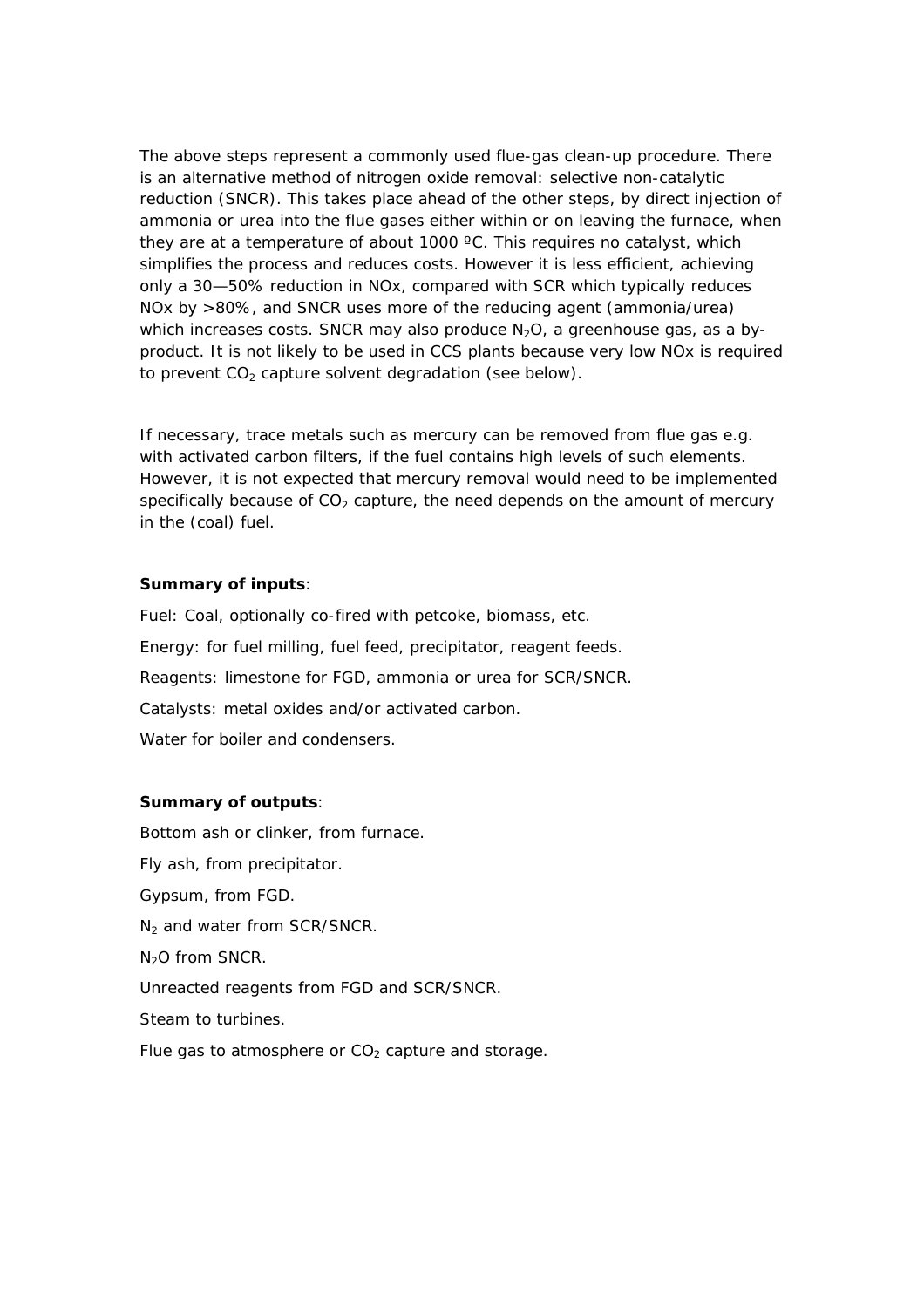### $CO<sub>2</sub>$  capture in pulverised coal-fired plants

The  $CO<sub>2</sub>$  capture process that is most likely to be applied to a conventional supercritical or subcritical pulverised coal-fired power plant is scrubbing using an absorbent such as an amine, which naturally absorbs  $CO<sub>2</sub>$  at low temperatures and pressures. Amine compounds such as monethanolamine (MEA) are commonly used, in aqueous solution. The process solution also includes additives such as corrosion inhibitors, antifoam agents, oxygen scavengers and salt neutralisers. The capture process and the merits of various amines are described in Thitakamol et al. (2007). In essence, the amines are put in contact with the flue gas in an absorption column, where they absorb most of the  $CO<sub>2</sub>$  from the flue gas. The  $CO<sub>2</sub>$ -charged amine solution is then taken to a regenerator, where it is heated to drive off the  $CO<sub>2</sub>$ , which is collected and conditioned ready to be sent for storage. The amine is then taken back to the absorption column and re-used. A small proportion of the amine evaporates with the treated flue gas in the absorption column and could go up the stack to atmosphere. However, if a water wash process is applied to the treated flue gas, amine emissions can be reduced to zero or extremely low levels (Thitakamol et al. 2007). Information on the environmental and health impacts of MEA is available at <http://www.dow.com/productsafety/finder/mea.htm>.

Loss of MEA is also caused by both reversible and irreversible interactions with flue gas components, so some replenishment of the amines used in the process is required. Oxidation of amines results in the production of salts, some of which are heat-stable. The heat-stable salts are mostly formed by reaction of MEA with acids such as carboxylic acid. These acids are generated by reaction of MEA with gaseous components of flue gases such as  $O<sub>2</sub>$ , CO and  $SO<sub>2</sub>$ , or are introduced into the capture process along with water and feed gas streams. The salts typically comprise acetates, formates, glycolates, oxalates, sulphates, thiosulphates and thiocyanates (Thitakamol et al. 2007). They are collected by filters in the amine pipework and also from a slipstream of the amine stream. NaOH can be used to reclaim amines from some of the salts, but the remaining sludge and solid products that result from the irreversible reactions have to be collected and then disposed of by incineration (e.g. in the power plant furnace) and/or landfill. This could be contentious, especially if practised on a very large scale, as this waste is considered to be hazardous (Odeh & Cockerill 2008): it contains heavy-metal corrosion inhibitors (Thitakamol et al. 2007).

A similar amine absorption process is likely to be used to capture  $CO<sub>2</sub>$  from NGCC power plants.

### Pulverised coal with 'Oxyfuel' combustion

So-called 'Oxyfuel' combustion has been used for some time for attaining higher furnace temperatures and more efficient coal burning in industries such as glass manufacture. An oxyfuel system may be retrofitted to an existing furnace or, more effectively, built-in to the design of a new furnace. In either case the mode of operation is the same. The configuration (Figure 3) is that of a PC plant with the addition of an air separator and a flue gas feedback loop.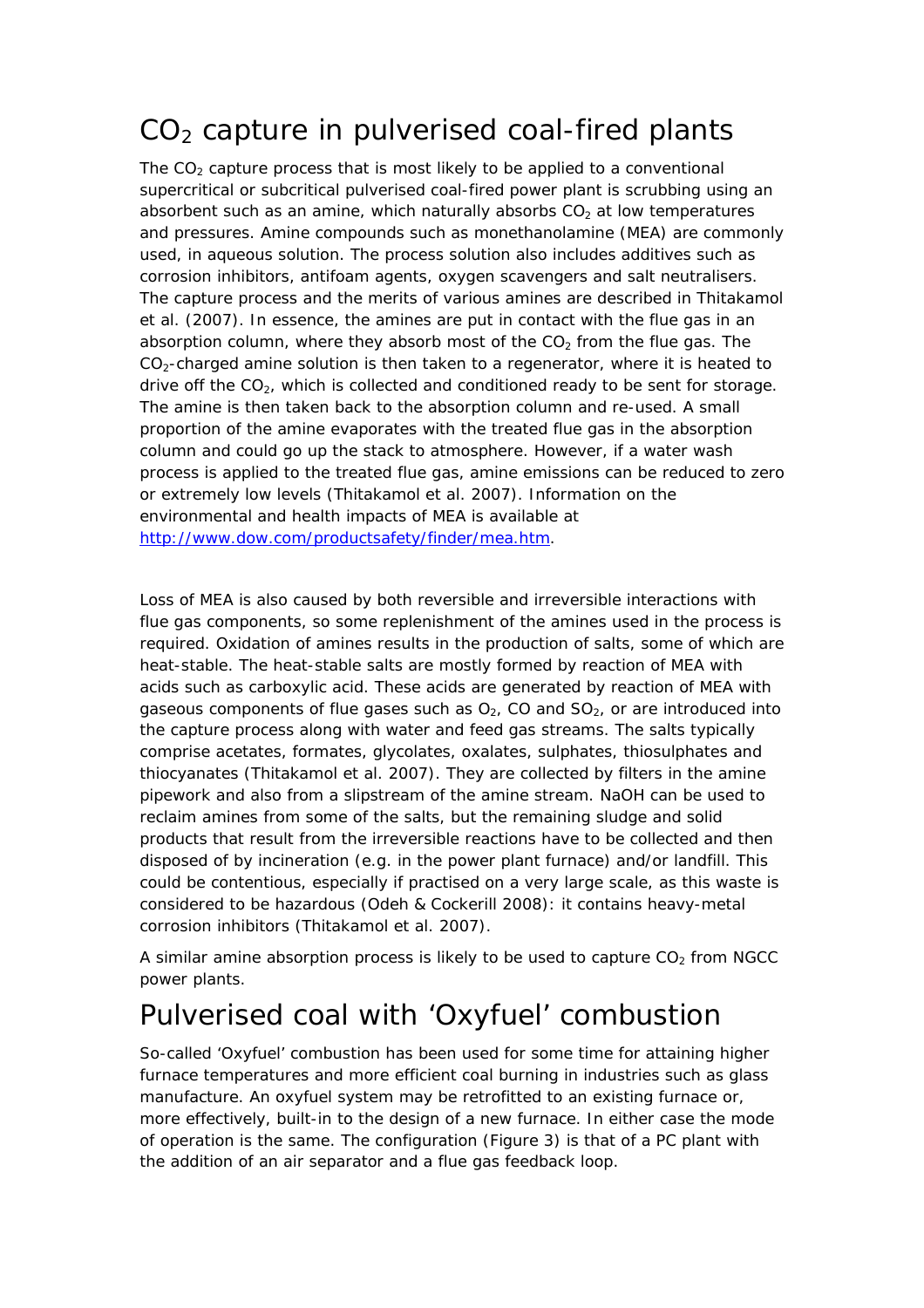Air is fed into the separator where the oxygen  $(O_2)$  is separated from the remainder of the gases in air. There are several possible and competing separator technologies, including cryogenic, vacuum pressure adsorption and membrane. All these processes consume energy and there is much research and associated debate on their relative efficiencies. The oxygen-deficient air (mainly nitrogen) from the separator is vented to the atmosphere. The  $O<sub>2</sub>$  is fed into the furnace with the fuel, in place of the air feed of a conventional PC furnace.

![](_page_12_Figure_1.jpeg)

Figure 3. Simplified process flow and material inputs and outputs for oxyfuel-fired plant

Burning the fuel in pure oxygen would produce temperatures too high to contain and would result in oxidation of the furnace components. Therefore, burning is moderated by feeding back some of the oxygen-poor flue gases into the furnace. The flue-gas feedback is typically taken from between the precipitator (so particulates are not recirculated) and the FGD. It runs to a mixer, between the air separator and the furnace. The mixture is adjusted to provide an optimum temperature in the furnace, so that fuel is burned quickly, fully and efficiently but the temperature and oxygen level does not damage the furnace itself.

The flue gas clean-up chain is basically the same as that for a conventional PC plant. However, since the air separator removes the nitrogen, there is negligible NOx in the flue gas stream, just a little from residual nitrogen and any nitrogen compounds in the fuel, so the NOx removal step is unnecessary. Therefore the SCR/SNCR reagent and SCR catalyst are not required. However, flue gas desulphurisation is necessary.

The treated flue gas consists almost entirely of carbon dioxide, so a  $CO<sub>2</sub>$  capture step is not required. Note also that the capture rate is extremely high, e.g. 99.5% in the only LCA in which it was modelled (Viebahn et al. 2007). However, there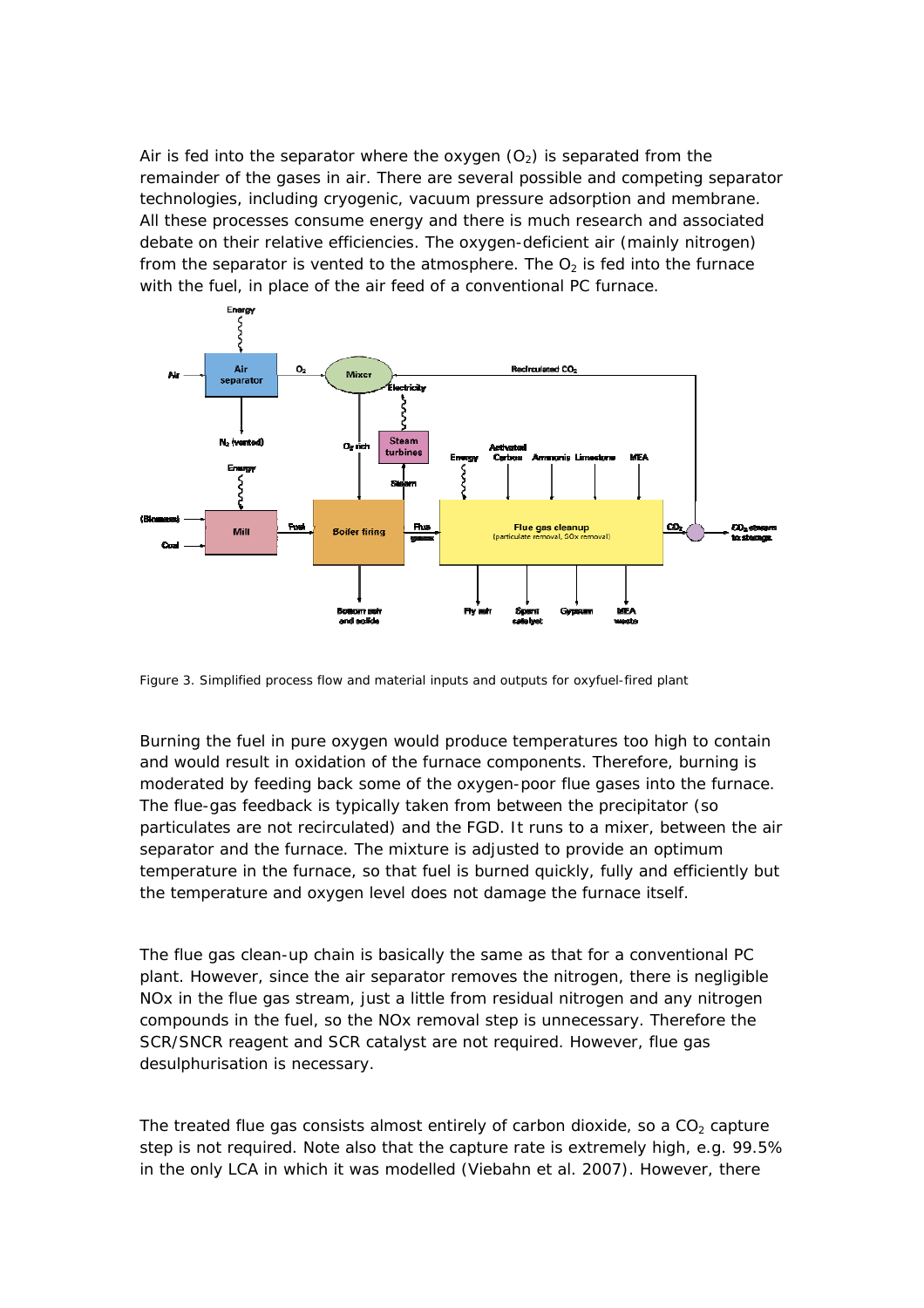are significant energy demands from the air separation plant that provides the oxygen for the process.

Although oxyfuel combustion has been in production use in other industries, it is still relatively new in the power generation industry. In early 2009, there are only small-scale technology demonstration and evaluation plants in operation; however, these have produced positive results and both plant manufacturers (e.g. Doosan Babcock) and power generators (e.g. E.ON) hope to have production-scale plants in operation by end 2009. This is likely to be achieved by retrofitting oxyfuel systems to existing PC plant.

#### **Summary of inputs**:

Fuel: Coal, optionally co-fired with petcoke, biomass, etc. Energy: for fuel milling, fuel feed, air separator, precipitator, reagent feed. Reagent: limestone for FGD. Oxygen: for fuel combustion.

Water for boiler and condensers.

#### **Summary of outputs**:

Bottom ash or clinker, from furnace. Fly ash, from precipitator. Gypsum, from FGD. N<sub>2</sub> from air separator. Unreacted reagent from FGD. Steam to turbines.  $CO<sub>2</sub>$  to storage.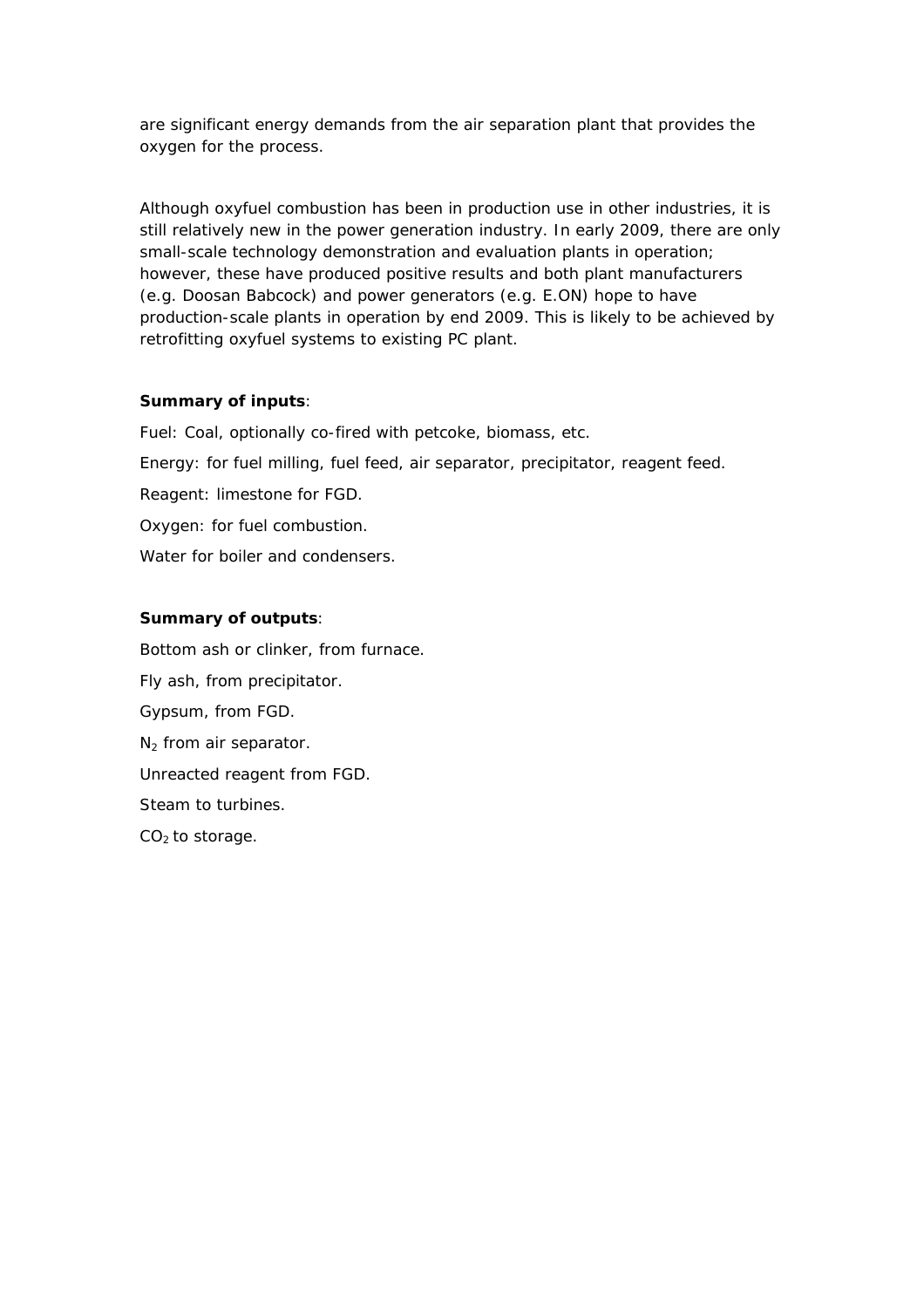### Gas combined cycle systems

There are two variants of combined gas cycle systems: natural gas combined cycle (NGCC) and integrated gasification combined cycle (IGCC). Both use the same two-stage generating 'back-end', with a primary gas turbine and a secondary steam turbine generator. The difference is in the fuel gas: NGCC uses natural gas (methane), commonly from the gas grid; IGCC uses 'synthesis gas' which is produced by on-site coal gasification. IGCC (gasification) plants can also produce hydrogen, which can either be sold or used for power generation. Hydrogen can also be produced by steam reforming natural gas.

### Natural gas combined cycle

Natural gas is the simplest and commonly cited as the cleanest of the GCC systems. It uses natural gas (methane) from the gas grid which is injected into a gas turbine with air to be compressed and burnt (Figure 4). The hot exhaust gases drive the turbine. The turbine shaft drives the gas/air compressor and the generator. The hot exhaust gases from this turbine pass through a boiler, where they are used to produce steam as they are cooled. The cooled exhaust, mostly  $CO<sub>2</sub>$  and water vapour, is vented to the atmosphere. The steam from the boiler is fed to a steam turbine generator, and then recycled to the boiler.

There is no requirement for flue gas clean-up at the power station since the natural gas has been processed such that it consists of almost pure methane before being added to the gas grid.

### Natural gas processing

Natural gas commonly exists in natural gas fields deep underground as a mixture of methane with variable amounts of higher hydrocarbons. In many fields, other gases are also present, typically water vapour,  $H_2S$ ,  $CO_2$ , helium and nitrogen. This gas mixture has to be purified before it can be added to the national gas grid. Sand scrubbers are commonly installed near the wellheads at the gas field to remove sand that may flow into the well with the gas. Heaters may also be at the gas field, to keep the gas out of the hydrate stability field to avoid methane hydrate plugging any pipelines. Further processing then takes place, either at the production site or at a more distant natural gas treatment plant. Water, any higher hydrocarbons, and any so-called sour gases ( $H_2S$  and  $CO_2$ ) are removed from the gas stream. This usually takes place in four stages: oil and condensate removal, water removal, separation of natural gas liquids and  $H_2S$  and  $CO_2$ removal.

Condensate is a term for light hydrocarbons that are gaseous under reservoir conditions underground but liquid at surface temperatures and pressures. Condensates typically comprise a mixture of the lighter straight chain alkanes (the lighter hydrocarbons). Oil and condensate are removed by condensing them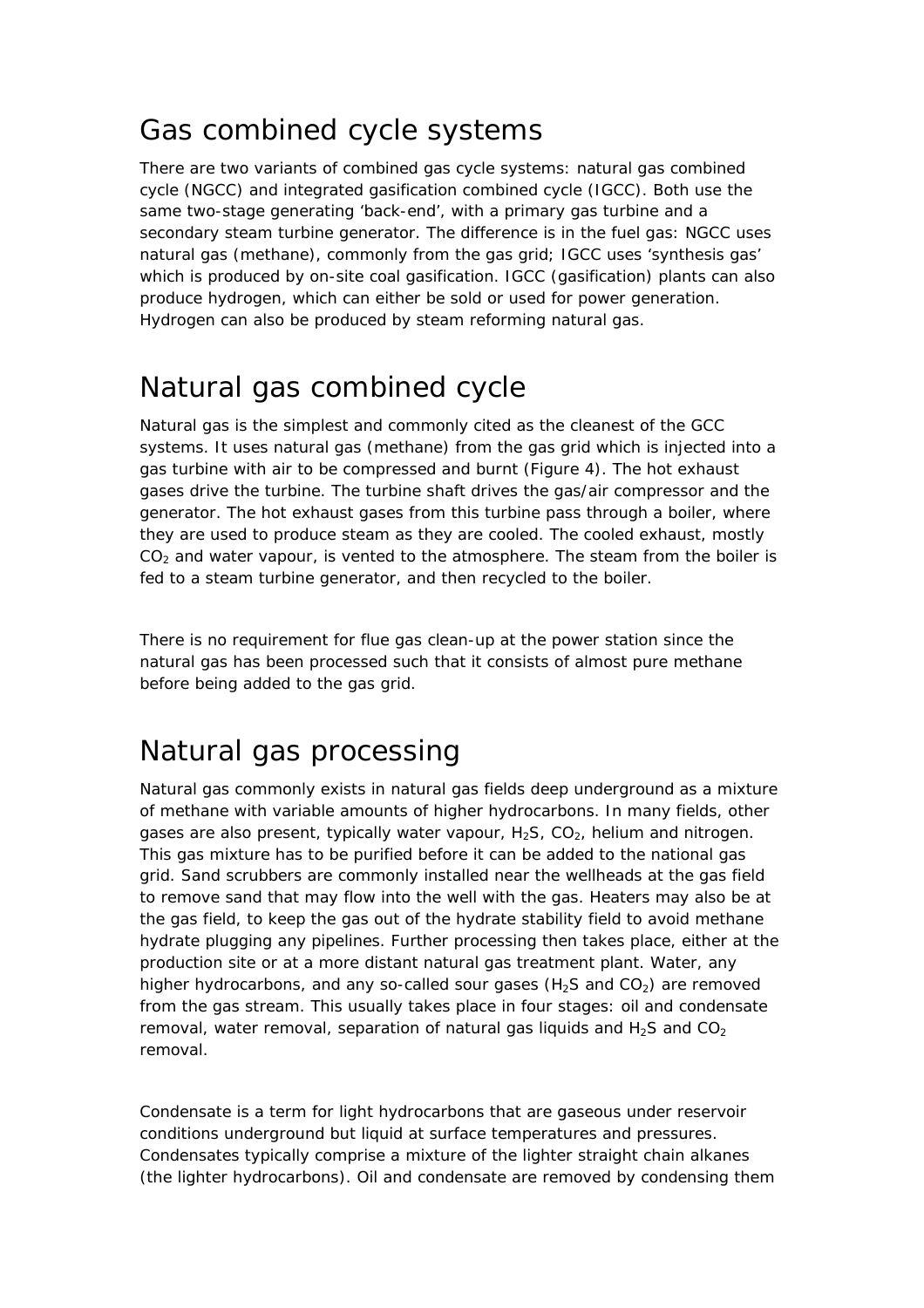![](_page_15_Figure_0.jpeg)

from the raw gas stream. The temperature and pressure of the gas stream is lowered slightly by expanding it, and any oil and condensate condense out. A proportion of any water in the gas may be condensed at this stage as well. Further water is then removed either by dehydrating the gas, e.g. by using glycol or a solid desiccant to absorb water vapour from the gas stream in absorption towers. After this treatment some higher hydrocarbons still remain mixed in with the methane. These are gaseous at surface temperature and pressure but have a higher value when sold separately than when left in the natural gas: when separated they are known as natural gas liquids (NGLs). They comprise a mixture of ethane, propane, butane, isobutane and pentanes. They are separated either by absorption (into oil) or cryogenic separation. Following removal of natural gas liquids,  $H_2S$  and CO<sub>2</sub> are removed by amine absorption, as described for CO<sub>2</sub> capture from power plant flue gases above. Thus the amine absorption  $CO<sub>2</sub>$ capture techniques that are likely to be used in CCS have been in use in the natural gas processing industry for decades.

#### **Summary of inputs**:

Fuel: Natural gas (methane). Additional energy: For plant start-up only. Water for boiler.

#### **Summary of outputs**:

Steam to secondary turbine. Treated flue gas to atmosphere  $CO<sub>2</sub>$  to storage.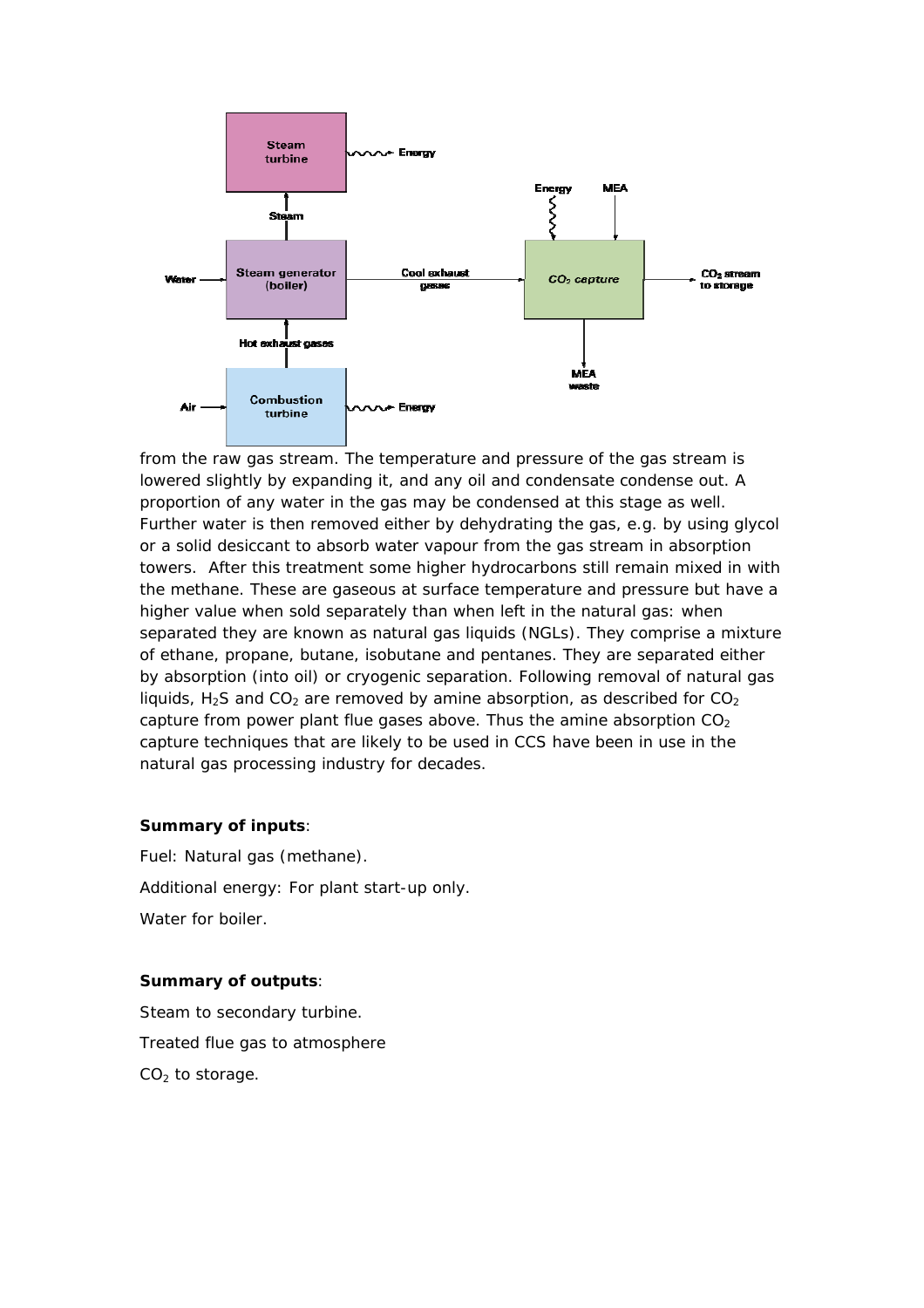Figure 4: Simplified process flow and material inputs/outputs for natural gas combined cycle system.

### Integrated gasification combined cycle

In IGCC, the fuel gas is produced from an on-site (typically coal) gasification plant (Figure 5). Gasification takes place in the presence of controlled amounts of oxygen, so that reducing conditions are maintained. The gasifier works on the same principle as the old 'town gas' plants common in the UK up until the 1970s.

![](_page_16_Figure_3.jpeg)

Figure 5. Simplified process flow and material inputs/outputs for integrated gasification combined cycle system.

The gasifier is a pressurised retort which is fed with coal (and optionally an admixture of petcoke, biomass, etc.), oxygen from an air separator and steam siphoned off from the steam turbine component of the system. The reactions in the gasifier produce a mixture of hydrogen and carbon monoxide known as synthesis gas or syngas, and sulphur gases mainly consisting of  $H_2S$  but including a little COS (which later in the process is reduced to  $H_2S$ ), plus impurities such as HCN,  $NH<sub>3</sub>$ , and volatile trace minerals, along with solid waste products. The solid waste, known as frit, is glassy but otherwise similar to ash and is collected and may be used as a by-product, e.g. for road foundations, or safely landfilled.

Typically, the raw gas stream passes through a system akin to flue-gas clean-up in a PC plant. First, an electrostatic precipitator is used to remove fine particulates, which are disposed of as fly ash. If necessary, chlorine may then be captured. If necessary, activated charcoal is used to capture any mercury derived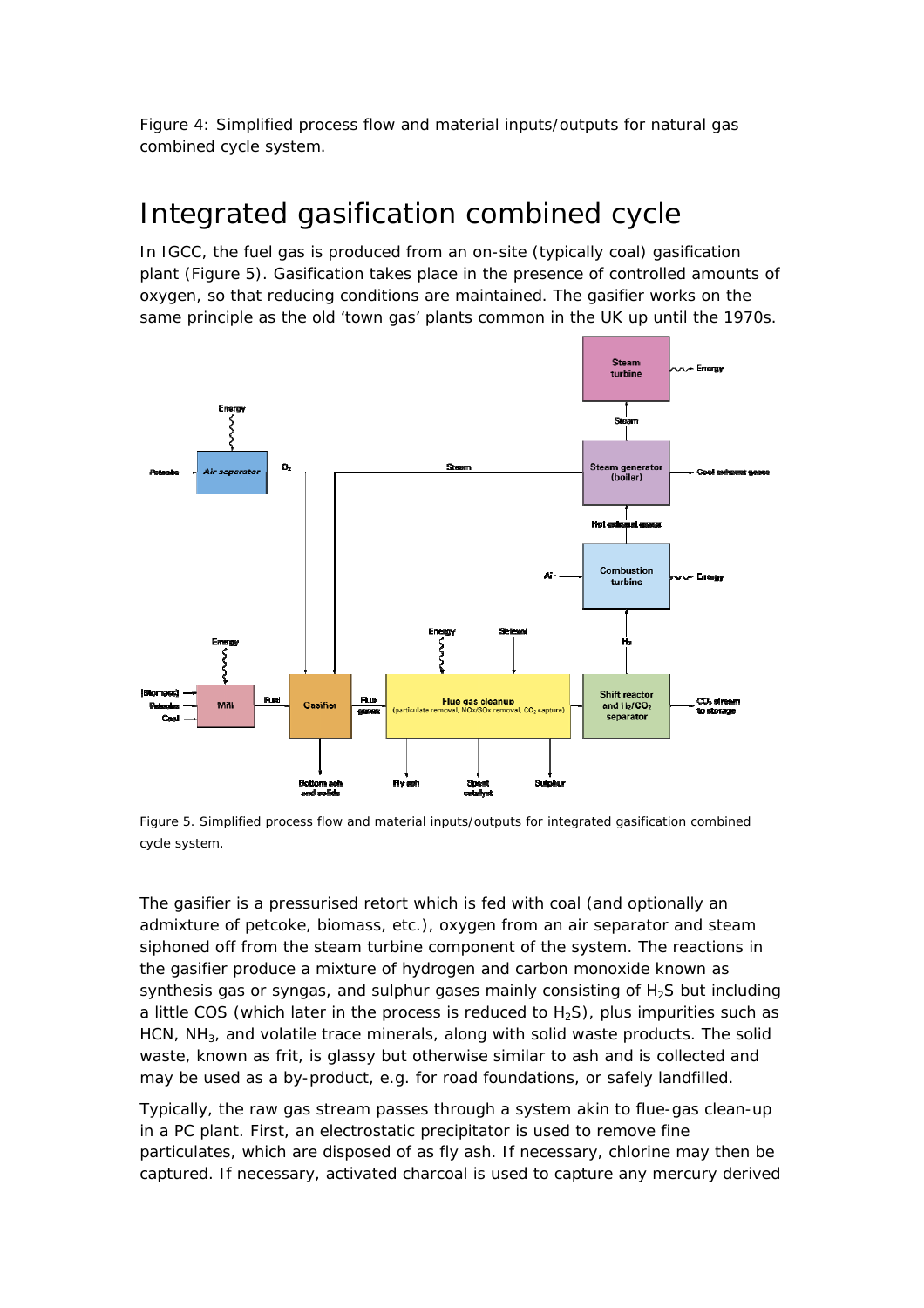from the fuel. The gas stream then passes through a hydrolysis process which reduces the COS to  $H_2S$  and then it goes on to a desulphurisation plant. Here, as the gases are at higher pressure than in a PC plant, it is possible to use a glycolbased physical solvent such as Selexol or a refrigerated methanol-based physical solvent such as Rectisol to remove the  $H_2S$ . These solvents are cycled through the FGD, where they absorb the sulphur gases under pressure, then through a pressure reduction system that allows the gases to come out of solution and be collected for chemical conversion via the Claus process to sulphur – a useful saleable by-product. Sulphur removal efficiency is typically around 98%. A little solvent can be lost by vapourisation in the absorption process in this cycle  $-$  e.g. approximately 0.005 kg Selexol MWh<sup>-1</sup> in a 500 MWe plant (IPCC 2005). Next the CO and added water are 'shifted' to  $H_2$  and CO<sub>2</sub> via a strongly exothermic shift reaction in the presence of a catalyst. Finally, the  $CO<sub>2</sub>$  can be captured. Because the  $CO<sub>2</sub>$  is at relatively high pressure it is most economical to use a physical solvent such as Selexol in the capture process. Once captured, the  $CO<sub>2</sub>$  can be conditioned and sent to storage, and the syngas, now consisting largely of hydrogen, can be combusted to make electricity or sold. The fact that the IGCC plant produces hydrogen gives it the flexibility to produce either energy vector, which is potentially very useful over a  $~1$ 40 year lifetime.

Variations on this process have been proposed. In some cases the  $CO-CO<sub>2</sub>$  shift reaction may take place prior to desulphurisation, in which case capture of sulphur gases and  $CO<sub>2</sub>$  may take place in a single step with a 2-stage pressure let-down to allow separate collection of the  $H_2S$  and  $CO_2$  if required.

#### **Summary of inputs**:

Fuel: Coal, optionally co-fired with petcoke, biomass, etc.

Energy: for fuel milling, fuel feed, air separator, precipitator, reagent feed.

Reagent: solvent for FGD.

Water for boiler.

#### **Summary of outputs**:

Vitrified solids (frit), from gasifier. Fly ash, from precipitator. Sulphur, from FGD.  $N_2$  from air separator. Spent solvent, from FGD.  $CO<sub>2</sub>$  to storage.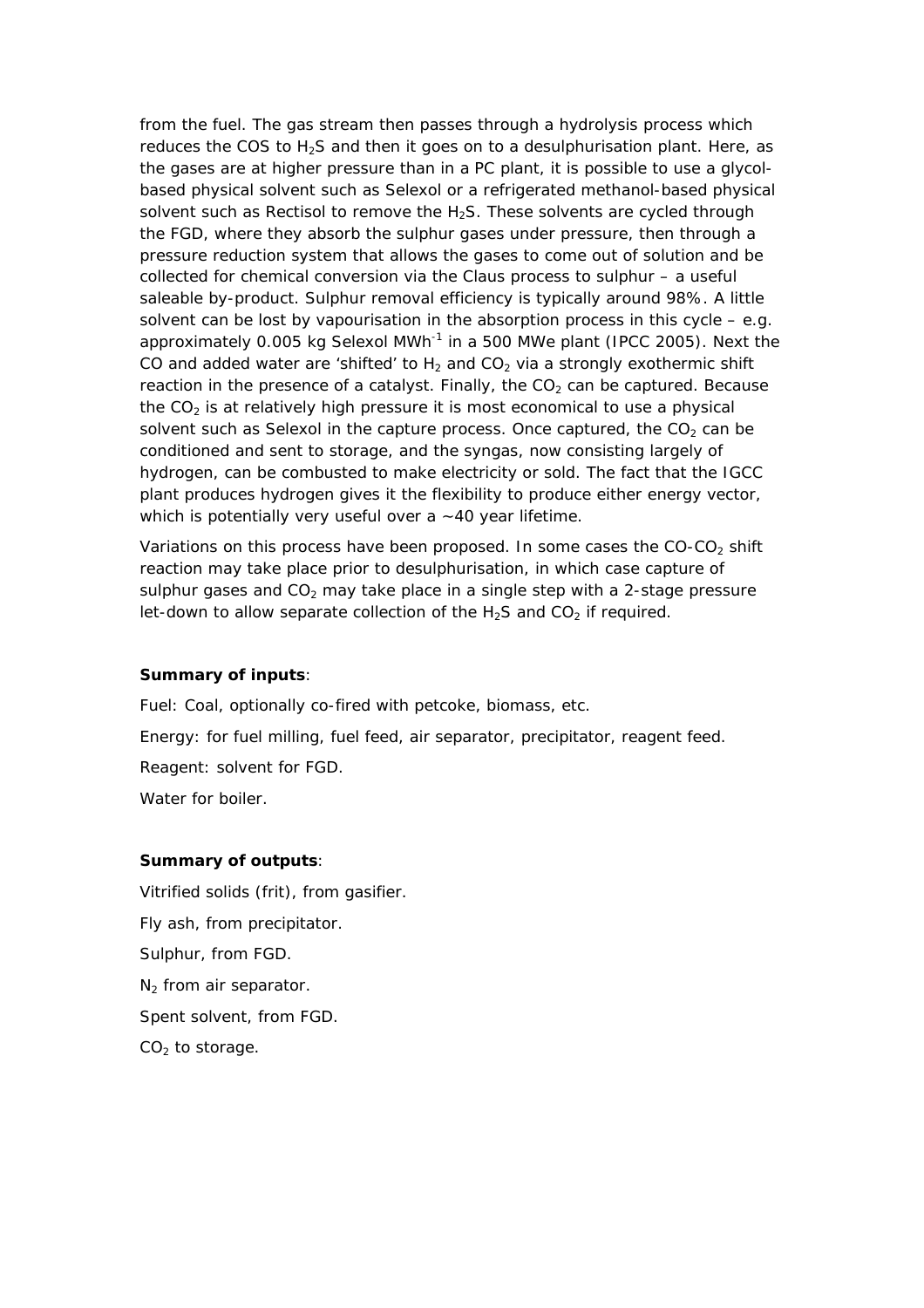### Review of existing LCAs of electricity generation with CCS

#### **Global Warming Potential**

Odeh & Cockerill (2008) undertook a life cycle greenhouse gas assessment of power plants with CCS under UK conditions. All their power plant case studies were located in the UK, with  $CO<sub>2</sub>$  storage in depleted natural gas reservoirs beneath the Southern North Sea. They selected a subcritical PC plant as their base case and compared it to supercritical PC, NGCC and coal-fired IGCC plants with and without CCS. They used the EcoInvent database (EcoInvent 2006), which contains data applicable to Western Europe in general, to obtain some of the values for process chain analysis.

The results of their life cycle analysis of the global warming potential (GWP) of the various plants with and without CCS are shown below (Table3). Table 3 also illustrates the important point that the percentage reduction in GWP achieved depends on the 'base-case' against which the CCS technology is compared, e.g. typical current UK coal-fired technology without CCS or a plant of the same type with the same electrical output without CCS.

| Plant type                | GWP                                       | % reduction |
|---------------------------|-------------------------------------------|-------------|
|                           | (g $CO_2$ -equivalent kWh <sup>-1</sup> ) |             |
| Subcritical PC*           | 984                                       | N/A         |
| Supercritical PC          | 879                                       | O           |
| Supercritical PC with CCS | 255                                       | 71          |
| <b>NGCC</b>               | 488                                       | O           |
| <b>NGCC with CCS</b>      | 200                                       | 59          |
| <b>IGCC</b>               | 861                                       | Ω           |
| <b>IGCC with CCS</b>      | 167                                       | 81          |

Table 3. GWP of coal-fired power plants with and without CCS (from Odeh & Cockerill 2008).

\* Typical UK current coal-fired technology

This study also considers the additional pollutants that are emitted to air as a result of CCS. NOx and ammonia emissions increase in PC and NGCC cycles with CCS. NOx emissions per kWh increase because more fuel is used and there is no upgrading of the SCR plant. The increase in ammonia emissions is due to slippage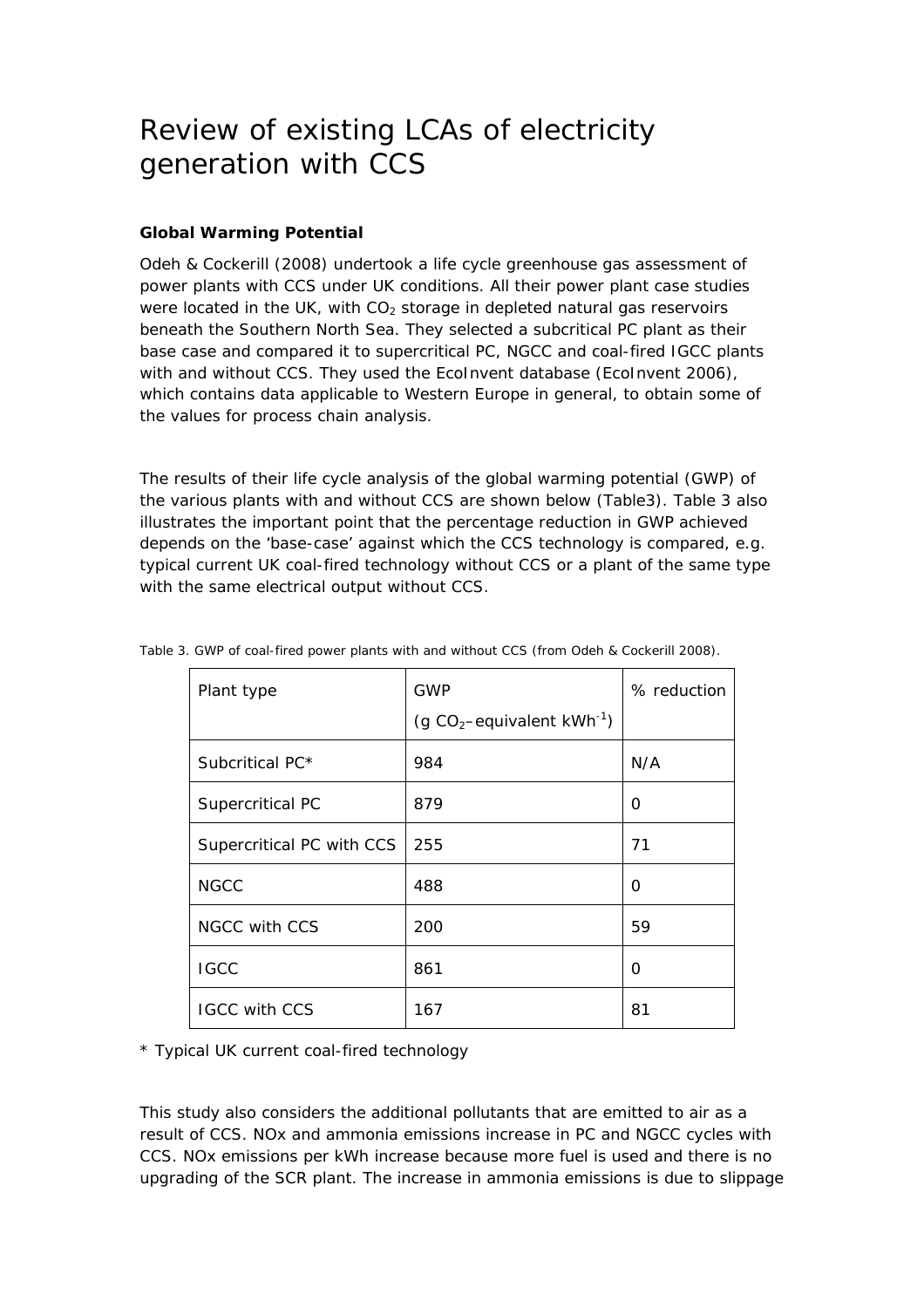of ammonia in the SCR plant and the oxidation of amines used in the capture plant to organic acids and ammonia. These emissions increase the eutrophication potential, which can approximately double in a PC plant with CCS, and increase the acidification potential due to increased NOx. However  $SO<sub>2</sub>$  emissions decrease significantly in PC with CCS due to the necessary increase in FGD efficiency. Human toxicology also increases due to the increased emissions of heavy metals to water and the generation of hazardous MEA waste.

This study also considered the sensitivity of GWP to a range of factors. The authors conclude that the length of the  $CO<sub>2</sub>$  pipeline has little effect on LC GWP. The greatest sensitivity was to changing the origin of the coal from the UK to Russia (which increased GWP in PC with CCS by 16.9% and IGCC with CCS by 24.4%) and decreasing capture efficiency by 5% (which increased GWP by 11.3 - 25.6%).

These results are broadly similar to those in a range of studies where the cases are in other parts of the world. None of the studies are exactly comparable because they make slightly different assumptions about either fuel transport, fuel supply,  $CO<sub>2</sub>$  capture efficiency,  $CO<sub>2</sub>$  transport or systems boundaries.

In a very similar study, based on German conditions and confined to IGCC technology, Mayer-Spohn et al. (2007) considered 90% pre-combustion  $CO<sub>2</sub>$ capture in a hard coal-fired IGCC with 300 km pipeline transport of the captured  $CO<sub>2</sub>$ . Life cycle emissions from electricity generation with CCS were calculated to be:

141 g CO<sub>2</sub> kWh<sup>-1</sup> 556 mg SO<sub>2</sub> kWh<sup>-1</sup> 615 mg NO<sub>x</sub>  $kWh^{-1}$ 2594 mg CH<sub>4</sub> kWh<sup>-1</sup> 53 mg NMVOC kWh-1

There is an increase in the last four emissions of approximately 20% compared to the same plant without CCS. The emissions result in:

Global warming potential of 208g  $CO<sub>2</sub>$ -equivalent kWh<sup>-1</sup>

This represents a 77% reduction in GWP, from 904 g  $CO<sub>2</sub>$ -equivalent kWh<sup>-1</sup> in the same plant with the same electrical output but without CCS.

- Acidification potential of 1028 mg  $SO_2$ -equivalent kWh<sup>-1</sup>
- Eutrophication potential of 99 mg PO<sub>4</sub>-equivalent kWh<sup>-1</sup>

In an earlier study, Mayer-Spohn et al. (2006) considered the environmental burden linked to carbon capture and storage with  $80\%$  CO<sub>2</sub> capture in a hard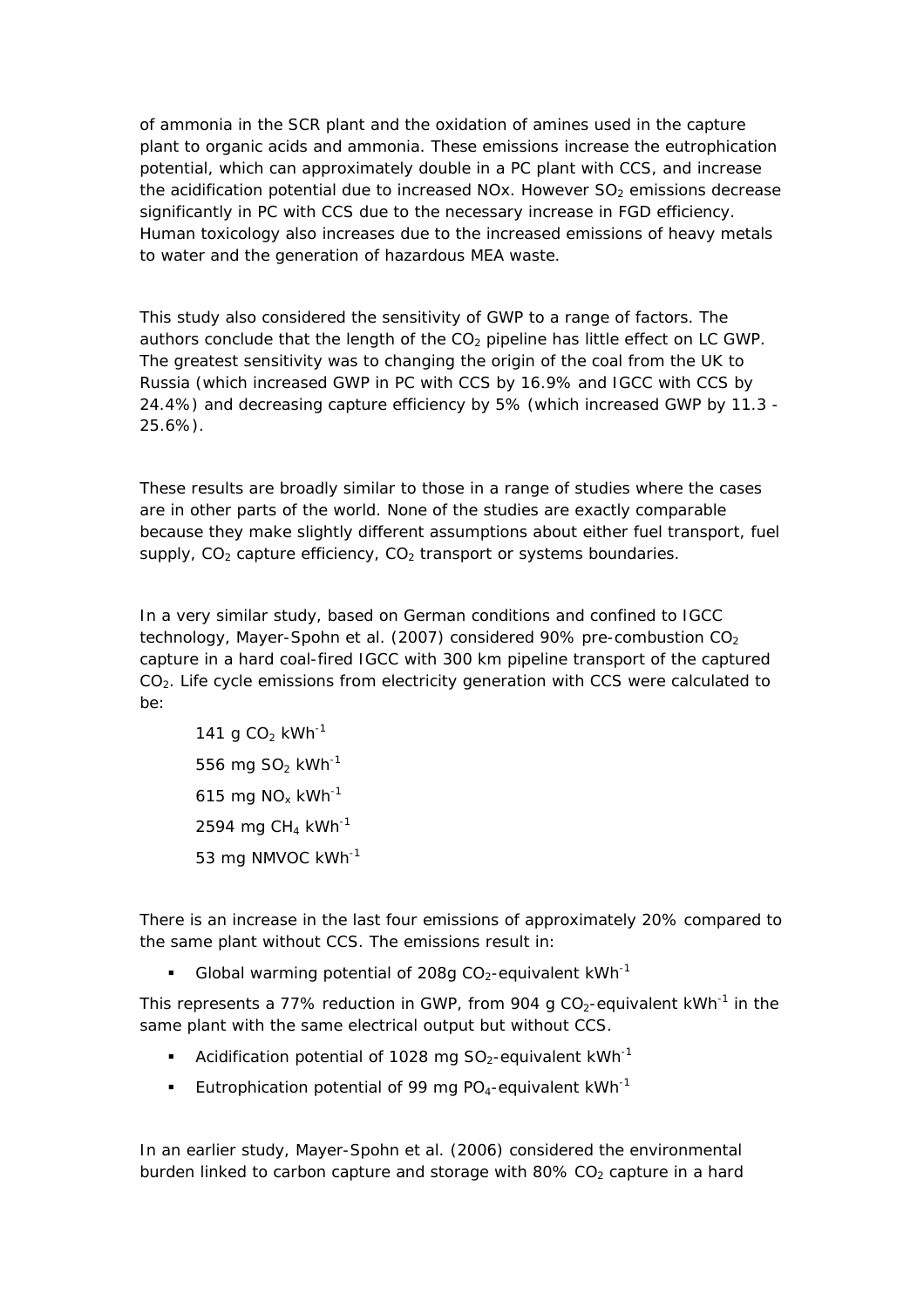coal-fired IGCC using German coal. In this study they used BALANCE software developed for LCA at the University of Stuttgart and the EcoInvent database. They assumed significant transport of the captured  $CO<sub>2</sub>$  (80 km by pipeline and 1000 km by ship). They found a reduction in GWP per kWh of 63% compared to the same plant without CCS. Note that in this study 80% capture efficiency was considered and  $CO<sub>2</sub>$  transport distances were significantly greater than in the studies cited above. This accounts for the lower GWP reduction.

Viebahn et al. (2007) conducted a life cycle analysis on fossil fuel systems with CCS with 88% capture on PC and NGCC plants and 99.5% on PCOC plants. They used 2020 as a reference year and consequently assumed higher power plant efficiencies than are available at present. They chose Germany as the reference area and used the Umberto software (IFEU and IFU 2006) for the modelling. LCA assessments of conventional power plants, fuel processes and gas pipelines from the Umberto LCA database and the EcoInvent database were used in the analysis. Their results (Viebahn, personal communication) are shown in Table 4 below.

**Table 4**. GWP (g  $CO_2$ -equivalent kWh<sup>-1</sup>) from selected fossil fuel-fired power generation cycles with and without CCS from the Viebahn et al. 2007 study, updated 2008 (P. Viebahn, personal communication).

| Plant<br>type      | $PC +$<br>hard<br>coal | $PC +$<br>hard<br>coal<br>$+$<br><b>CCS</b> | <b>PCOC</b><br>$^{+}$<br>hard<br>coal | $PC +$<br>lignite | $PC +$<br>lignite<br>$+$<br>CCS | <b>NGCC</b> | <b>NGCC</b><br>$+$<br><b>CCS</b> | <b>IGCC</b><br>$^{+}$<br>hard<br>coal | <b>IGCC</b><br>$+$<br>hard<br>coal<br>$+$<br>CCS |
|--------------------|------------------------|---------------------------------------------|---------------------------------------|-------------------|---------------------------------|-------------|----------------------------------|---------------------------------------|--------------------------------------------------|
| <b>GWP</b>         | 791.9                  | 261.5                                       | 175.8                                 | 897.1             | 197.9                           | 395.9       | 132.0                            | 773.5                                 | 244.5                                            |
| % GWP<br>reduction |                        | 67                                          | 78                                    |                   | 78                              |             | 67                               |                                       | 68                                               |

Viebahn et al. (2007) also considered the changes in other Life Cycle Impact categories (Table 5).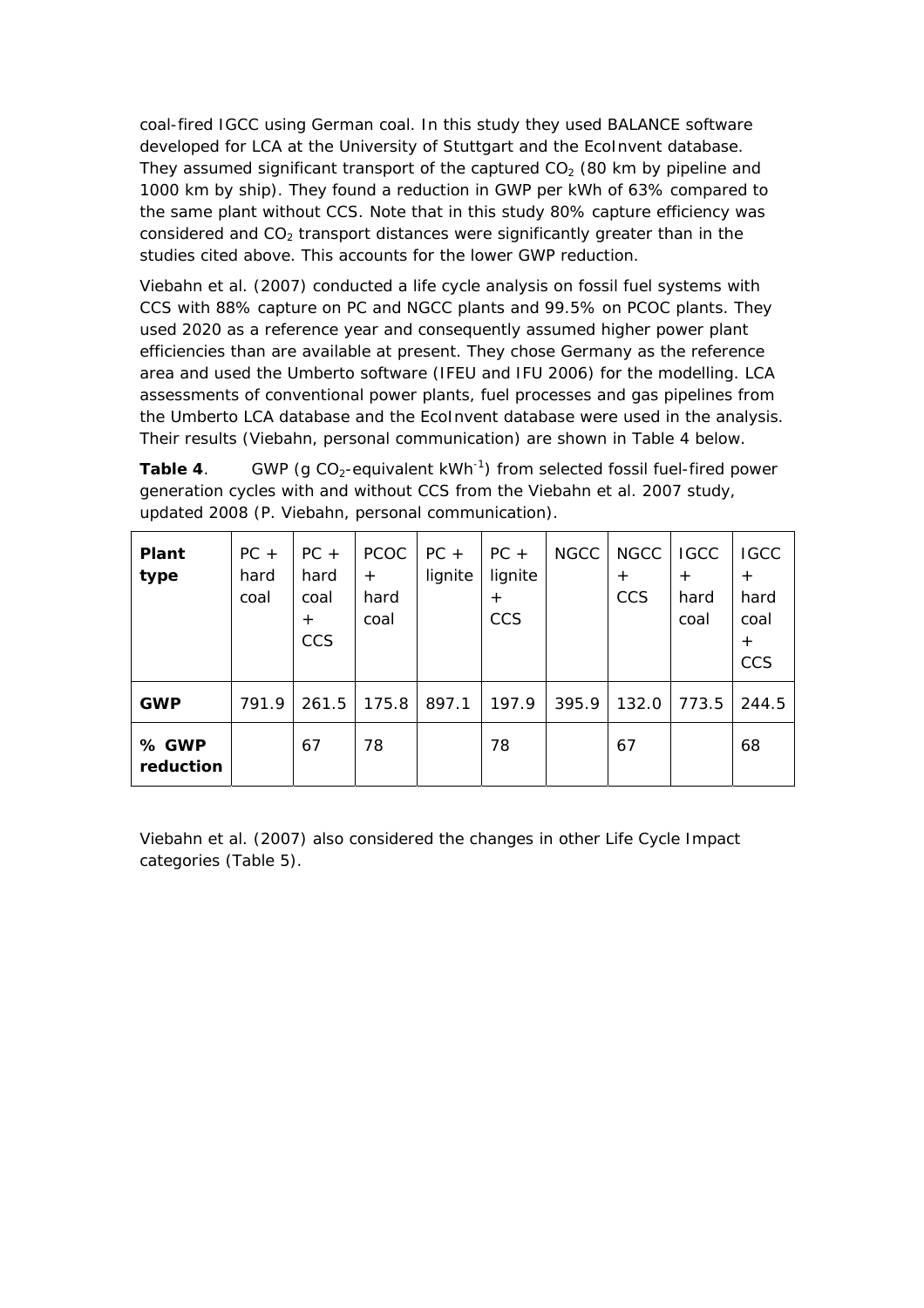**Table 5.** Life Cycle Impacts from pulverised coal-fired power plants across a range of categories from the Viebahn et al. (2007) study, updated 2008 (P. Viebahn, personal communication).

| <b>Impact category</b>                                                                    | PC      | <b>PC</b> with<br><b>CCS</b> | ℅<br>increase |
|-------------------------------------------------------------------------------------------|---------|------------------------------|---------------|
| Photochemical Ozone Creation Potential (in<br>ethylene equivalents (g kWh <sup>-1</sup> ) | 0.03161 | 0.06136                      | 94            |
| Eutrophication potential in $PO4$ equivalents (g)<br>$kWh^{-1}$                           | 0.06389 | 0.09206                      | 36            |
| Acidification potential in $SO2$ equivalents (g<br>$kWh^{-1}$                             | 0.07988 | 0.01110                      | $-10$         |
| PM10-equivalents                                                                          | 0.02268 | 0.02321                      | 2             |
| Cumulative (non-renewable) Energy Demand<br>in kJ*100/kWh,el                              | 0.07739 | 0.09884                      | 28            |

Spath & Mann (2004) studied the LC emissions of coal-fired PC, NGCC and biomass-fired power plants. They made slightly different assumptions from the other studies in that for the power generation systems with CCS they kept power production constant by adding capacity generated from an NGCC plant without  $CO<sub>2</sub>$  capture rather than calculating the emissions per kWh of the (reduced capacity) plant with capture. Thus their results are not directly comparable to those of the other studies cited here.

They found that their base-case PC power plant without capture had a GWP of 847 g CO<sub>2</sub>-equivalent kWh<sup>-1</sup> and their PC system with CCS emitted 247 g CO<sub>2</sub>equivalent  $kWh^{-1}$ , i.e. there was a 71% reduction. With urban-sourced biomass co-firing, the PC system with CCS had a GWP of 45 g  $CO<sub>2</sub>$ -equivalent kWh<sup>-1</sup>; a 95% reduction compared to the base-case coal-fired PC plant.

Spath & Mann's (2004) analysis of an NGCC system showed a reduction in GWP from 499 g CO<sub>2</sub>-equivalent kWh<sup>-1</sup> to 245 g CO<sub>2</sub>-equivalent kWh<sup>-1</sup>. The system shows the addition of CCS produces a smaller reduction in GWP than PC (59%), but the systems with CCS are approximately equivalent.

Although outside the scope of this study, Spath & Mann (2004) also consider the LCA of two types of biomass-fired power plants with CCS: a direct-fired biomass power plant using biomass residue, and a biomass-fired integrated gasification combined cycle system using a biomass energy crop. They conclude that biomass-fired power plants with CCS have the potential to produce substantially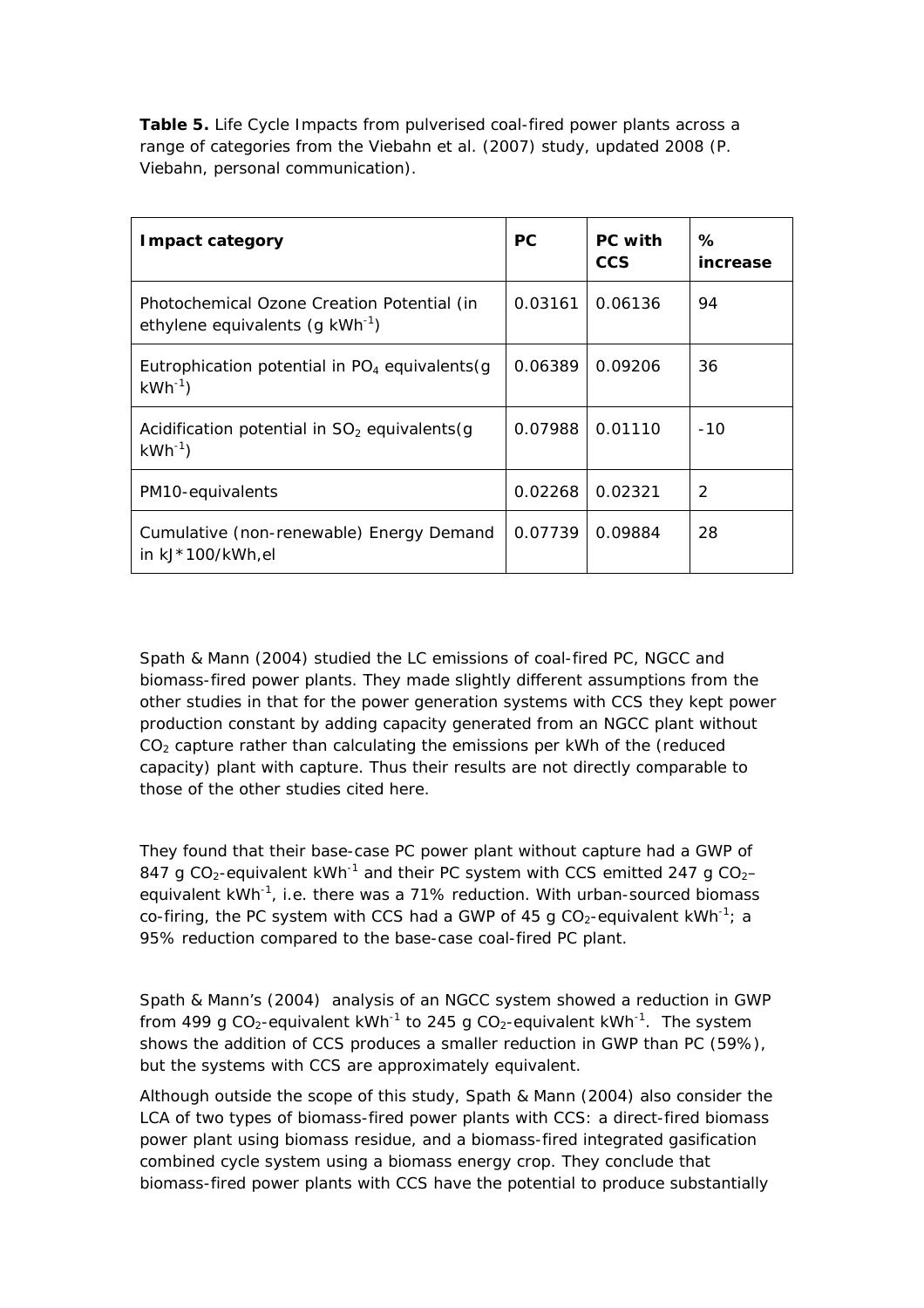negative GWPs because they capture and store  $CO<sub>2</sub>$  extracted from the atmosphere by the plants that act as the fuel source.

### LCA techniques applied to part of the full CCS chain

Nazarko et al. (2006) considered retrofit and new build PC fired power plants, with 90% post-combustion  $CO<sub>2</sub>$  capture using MEA; operations were modelled commencing in 2005, 2010 and 2020. The systems boundary of their study was placed at the plant fence, i.e. upstream and downstream activities in the full CCS power generation chain were not included. GaBi 4.2 software was used for the study.

Their results include figures for the amount of waste and hazardous waste produced by the power plants, and emissions to air and water. They also indicate a strong decrease in  $CO<sub>2</sub>$  emissions for the plants with  $CO<sub>2</sub>$  capture (from between 769 and 662 g kWh<sup>-1</sup> to 106-81 g kWh<sup>-1</sup> depending on when the plant was built and thus its efficiency). This represents a reduction of 86 – 88% for the individual retrofitted or greenfield plants. There was also a significant decrease in the  $SO<sub>2</sub>$ emissions. The latter is caused by the necessity to improve flue gas desulphurisation as the presence of  $SO<sub>2</sub>$  in the flue gas degrades the MEA solvent.

Life cycle emissions from the 2010 plant retrofitted for capture in 2020 are:

95 g CO<sub>2</sub> kWh<sup>-1</sup> (an 86.5% reduction compared to the same plant without  $CO<sub>2</sub>$ capture)

70 mg  $SO<sub>2</sub>$  kWh<sup>-1</sup> 620 mg NO<sub>x</sub> kWh<sup>-1</sup> 80 mg NMVOC kWh-1

In a poster presentation, Schreiber et al. (2007) considered the same PC power plants and included upstream but not downstream activities in their analysis. The values for upstream activities were taken from the EcoInvent database. The analysis, as in the previous study by Nazarko et al. (2006), was conducted using the GaBi 4.2 software. They note increases in consumption of hard coal, boiler feed and cooling water, auxiliary power and steam, and increased production of gypsum, sludge, waste, and waste heat, caused by the decreased efficiency of the power plant due to the  $CO<sub>2</sub>$  capture facilities.  $CO<sub>2</sub>$  and  $SO<sub>2</sub>$  emissions decrease (the latter because FGD efficiency has to be increased to make the  $CO<sub>2</sub>$  capture process work efficiently). The photochemical oxidation potential is slightly reduced due to the decreased  $SO<sub>2</sub>$ . Human toxicological potential and acidification potential are increased slightly and eutrophication potential is significantly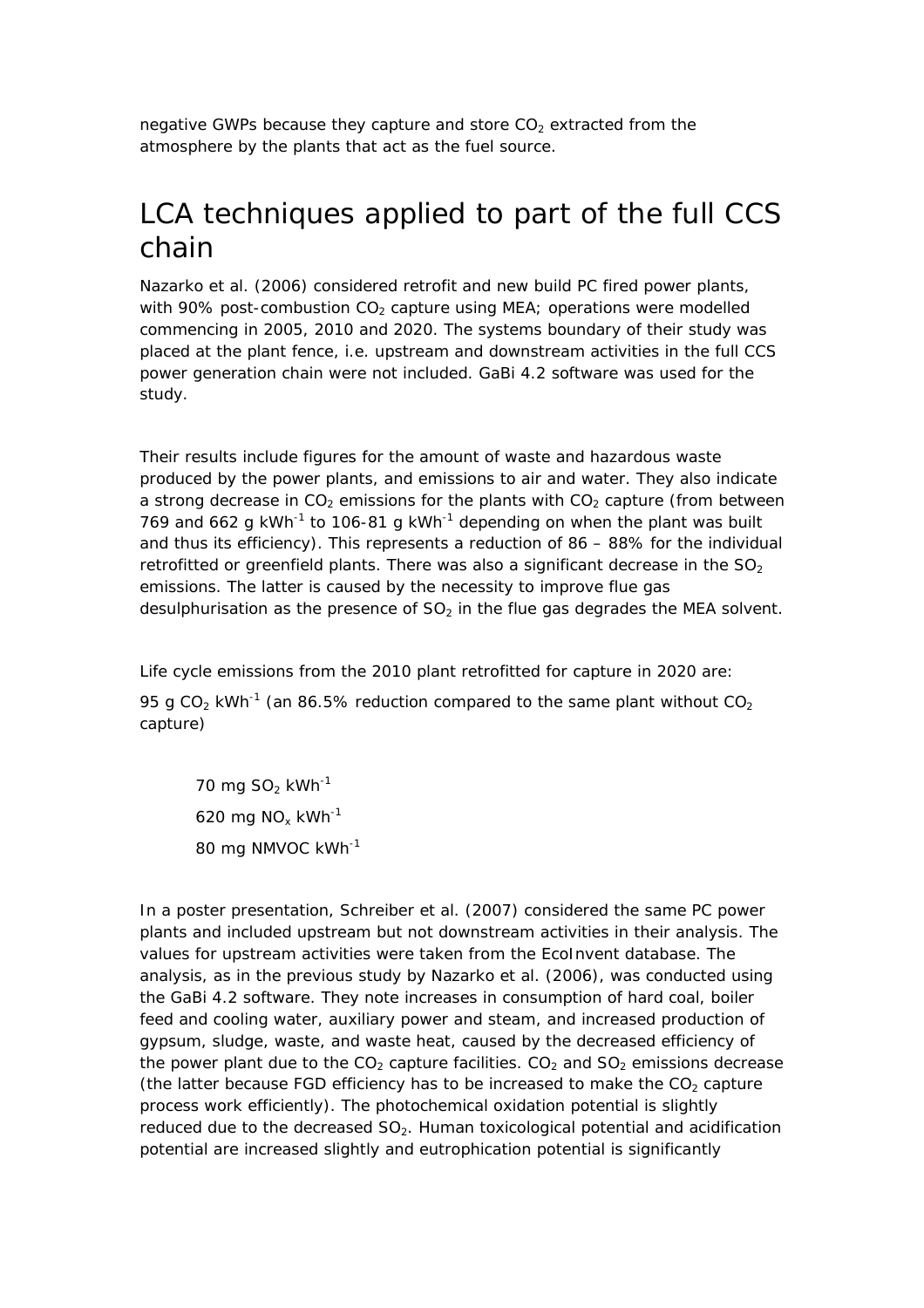increased due to emission of  $NO<sub>2</sub>$  and  $NH<sub>3</sub>$ . Unfortunately exact values are not given.

Livengood et al. (1993) analysed emissions from a 458 MW IGCC plant with and without CCS. Without CCS the net power output was 448 MW with emissions of 872 g CO<sub>2</sub>-equivalent kWh<sup>-1</sup>. With CCS, the net electric power production was 383 MW with emissions of 218 g CO<sub>2</sub>-equivalent kWh<sup>-1</sup> (a 75 % reduction).

### Leakage from geological  $CO<sub>2</sub>$  storage sites

The goal of CCS is permanent storage. However, analysis of problems at natural gas storage sites (Evans *in press*) indicates by analogy that a proportion of  $CO<sub>2</sub>$ storage sites may experience leakage.

The possibility of leakage of  $CO<sub>2</sub>$  from the storage site is not commonly included in LCAs, but is briefly considered by Viebahn et al. (2007). They note that leakage could take place at any point or period in 10,000 years or more from the time of storage. They also point out that some LCAs use GWP 100 as a measure of GWP, i.e. the global warming potential over a period of 100 years from the time of the emission and thus implicitly exclude long-term leakage.

The LCA technique is difficult to apply meaningfully to leakage of CCS from storage over the long term because there is no track record on which to base an estimate the likelihood or magnitude of any leakage, and it may never be appropriate to assume an average rate of leakage, because it is clear that any leakage is likely to be highly site-specific. This is because storage sites are highly variable natural systems that, in many cases, have been affected by man's activities in site-specific ways, e.g. by drilling and pressure reduction as a hydrocarbon field is developed (Holloway et al. 2007).

It is possible that in many cases leakage from  $CO<sub>2</sub>$  storage sites may be reparable. A high proportion of leaks in natural gas storage systems are associated with wells or above-ground infrastructure. Onshore at least, these commonly can be remediated relatively simply using currently available oilfield techniques. Offshore they may prove much more expensive to remediate as it is difficult if not impossible to re-enter plugged and abandoned offshore wells using currently available techniques.

Leaks that are caused by unidentified migration pathways (such as faults or other fractures) through the natural geological system may prove more difficult or impossible to remediate other than by reducing the pressure within the storage reservoir, effectively curtailing the storage project.

Even if a  $CO<sub>2</sub>$  storage project did contain a leak that could not be remediated, it should be borne in mind that a significant proportion (5-30%) of any  $CO<sub>2</sub>$  stored is likely to be retained as a residual saturation in the pore spaces of the reservoir rock, even in the event of complete seal failure (Ennis-King & Paterson 2001).

Apart from its GWP impact on the atmosphere, leakage of  $CO<sub>2</sub>$  onshore could cause localized damage to the environment (Holloway et al. 2007). Onshore it could also be dangerous to man and other organisms as it is an asphyxiant. In the latter case, it is the concentration rather than flux that is important (Hepple 2005).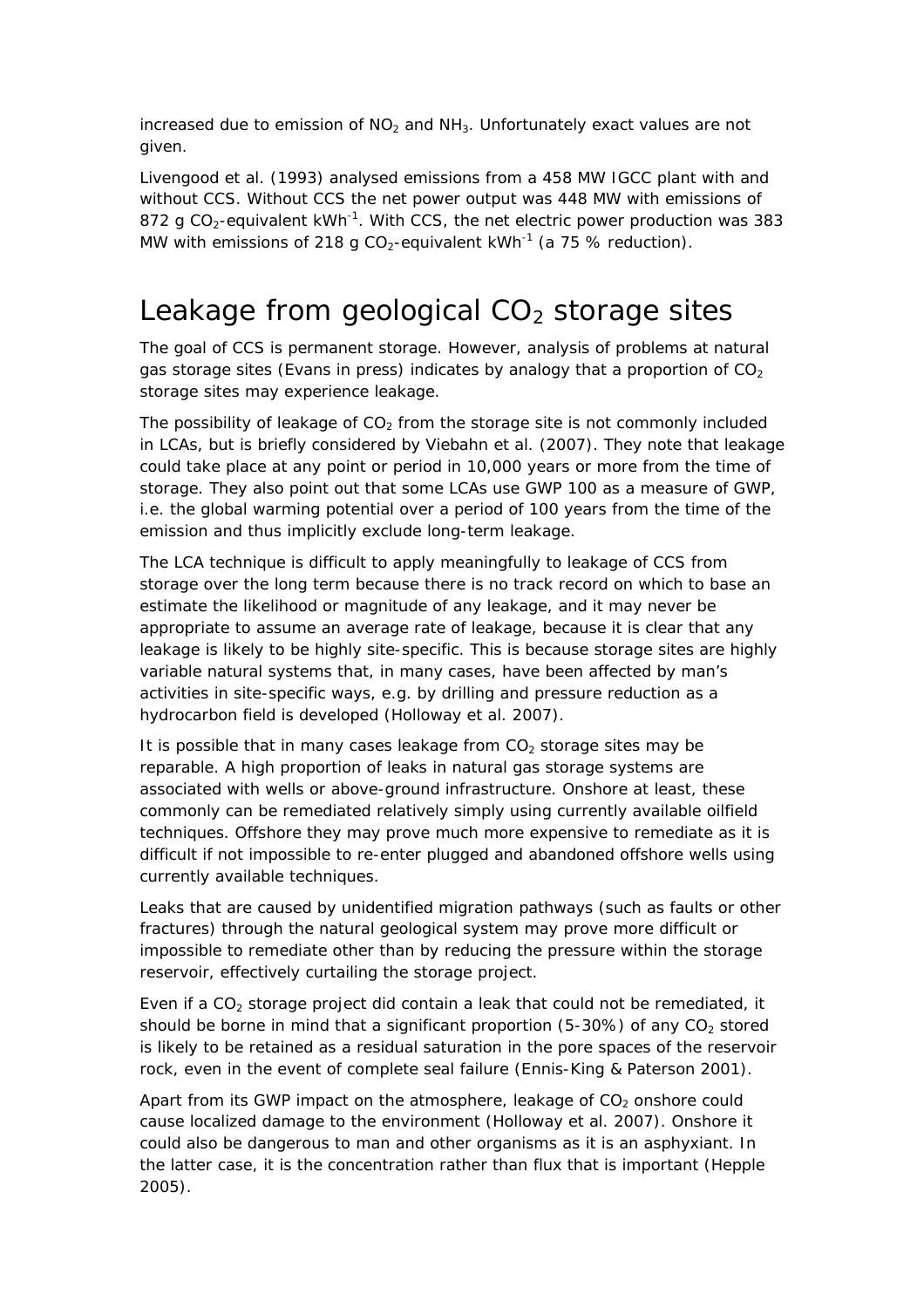Leakage of  $CO<sub>2</sub>$  from offshore storage sites could cause damage to the marine environment, both to sediment-dwelling organisms and by acidification of sea water (Turley et al. 2006, Blackford et al. 2008).

### Discussion of the LCAs of fossil fuel-fired power generation cycles with CCS

### Data issues

Probably because of lack of space, none of the published or otherwise presented LCAs give a full breakdown of all the input/output values for all parts of the CCS chain. These values need to be available if detailed comparisons between LCAs are to be made.

It is not clear in every case where data for process chain analysis comes from. However, it is clear that several of the studies conducted in Europe use the EcoInvent database, which includes data values for Western Europe in general, to provide at least some of the input and output data for process chain analysis.

### Major sources of emissions with GWP along the CCS chain

The major sources of emissions with GWP are upstream and at the power plant. Important points of upstream emissions are methane emissions from coal mining, especially deep coal mining, and natural gas production and transport. Natural gas processing and coal mining operations may also produce significant  $CO<sub>2</sub>$ emissions.

At the power plant, PC, NGCC and IGCC power plants fitted for  $CO<sub>2</sub>$  capture directly emit about 10% of the  $CO<sub>2</sub>$  that they generate up the flue gas stack to atmosphere, whereas oxyfuel plants capture almost all the  $CO<sub>2</sub>$  that they generate. Significant  $CO<sub>2</sub>$  is also generated at the  $CO<sub>2</sub>$  compressors prior to transport.

### Potential for improvement of environmental performance

In terms of environmental performance, there may be some room for improvement in parts of the chain, particularly the upstream parts. Analysis by Viebahn et al. (2007) points out that if methane emissions from German (underground) hard coal mines were to be reduced by 80%, which is probably technically possible, the LC GWP reduction of the hard coal-fired power plants with CCS studied would be improved by up to ten percentage points relative to the plants without CCS, i.e. from 65% to 75%. CO<sub>2</sub> emissions from natural gas processing plant can be captured and stored (as is taking place at present at the Sleipner facility in the North Sea and the In Salah project in Algeria) and leakage from natural gas production and transportation pipelines could be reduced. A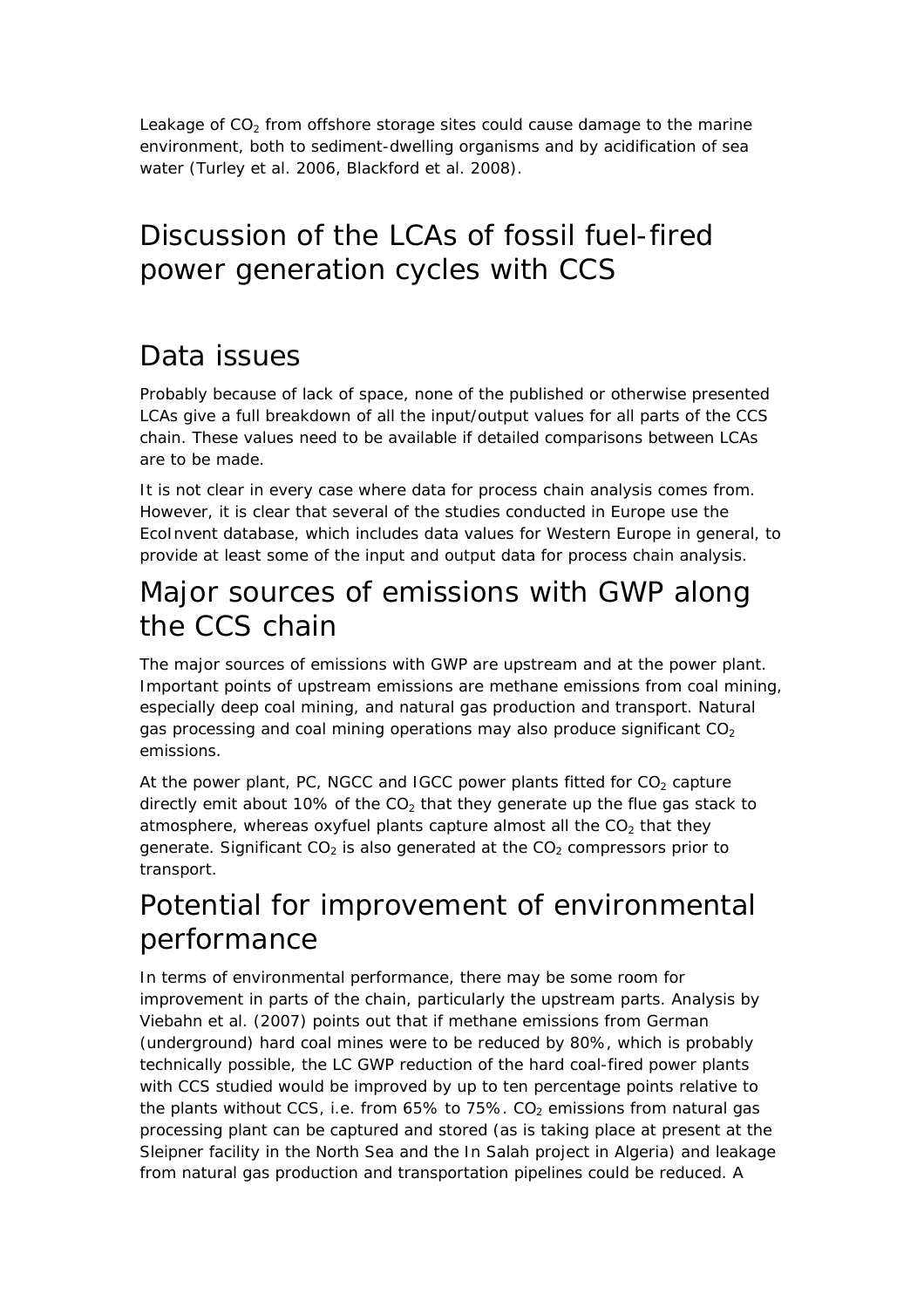more efficient power plant, higher  $CO<sub>2</sub>$  capture rate or more efficient capture process would also contribute to better environmental performance.

A general point brought out by Spath & Mann (2004) is that the life cycle impacts of the CCS system depend on where the energy to run the capture plant comes from. In a new build plant it is likely that taking energy from the power plant itself would be the most efficient solution. In a retrofit, the energy could be drawn from another source such as wind- or biomass-generated electricity which might reduce the LC GWP further.

### Capacity limitations on CCS

Chemicals are used in CCS that would not be used in the four power generation cycles without CCS. These are:

- Solvents for  $CO<sub>2</sub>$  capture
	- o Amine-based compounds used in low pressure absorption processes
	- o Methanol- and glycol-based physical solvents used in higher pressure absorption processes
- Catalysts used in the  $CO<sub>2</sub>$  shift reaction in IGCC power generation cycles
- NaOH used to recover amines from the capture process waste
- corrosion inhibitors, antifoam agents, oxygen scavengers and salt neutralisers used in the amine solution in low pressure  $CO<sub>2</sub>$  absorption capture processes

Small amounts of solvents can be lost during the capture process, and in the capture process some of the amine-based solvent may react to form solid compounds that are collected and disposed of by incineration or landfill. Further analysis is required to determine whether the widespread use of these solvents could pose environmental issues. Spent catalysts can, at least partially, be regenerated and re-used.

Greater amounts of fuel, flue gas cleanup reagents and catalysts will also be used as a result of the reduction in efficiency of electricity generation when CCS is incorporated into power generation cycles. However, these are unlikely to pose any environmental problems *per se*. Therefore the main capacity limitations are likely to be fuel supply or storage capacity.

### $CO<sub>2</sub>$  storage capacity limitations in the UK

In the UK, current studies suggest that  $CO<sub>2</sub>$  storage capacity in depleted and partially depleted natural gas and oil fields may be approximately as shown in Table 3 (DTI 2006, Holloway et al. 2006).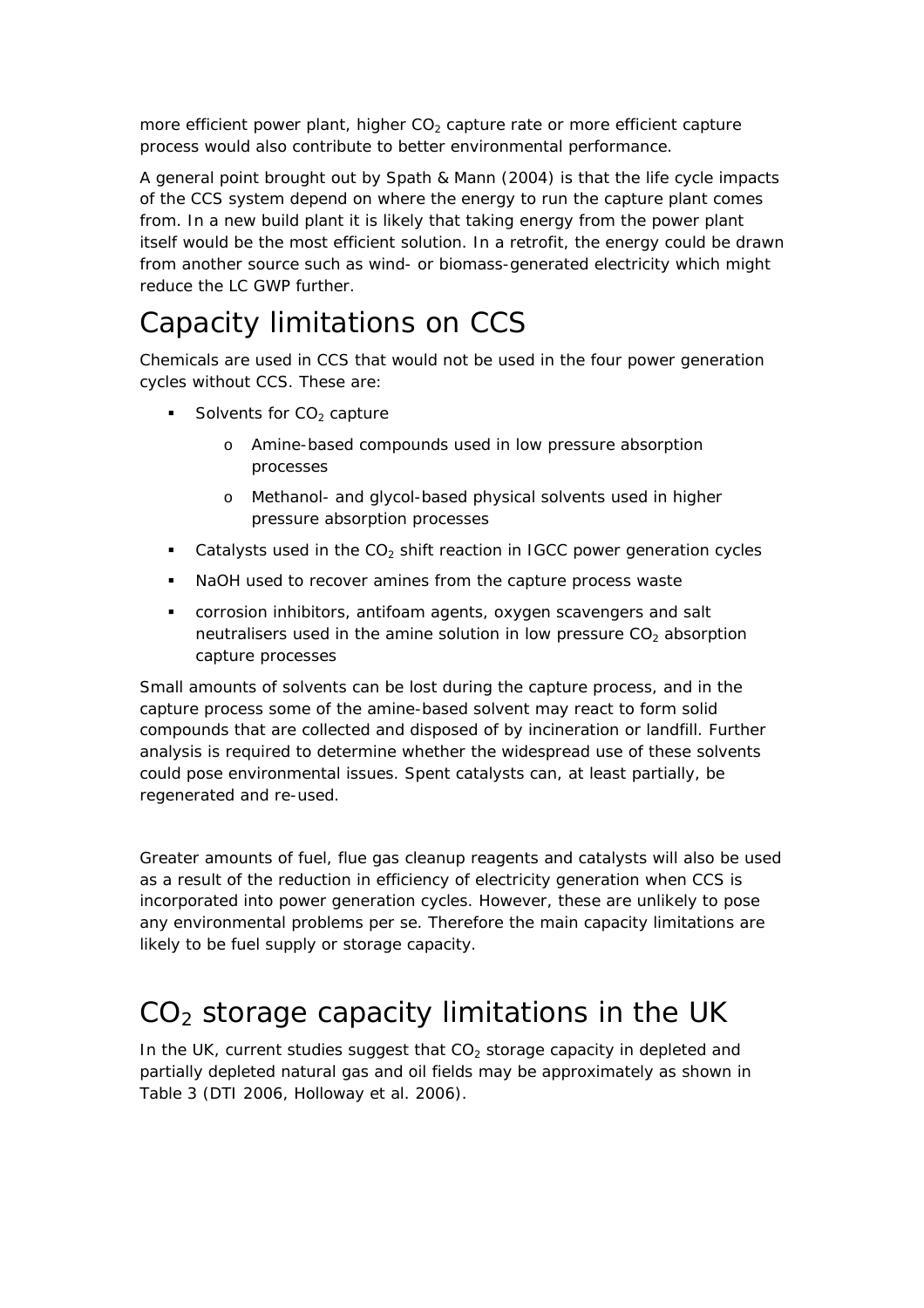| Category              | Location | Estimated $CO2$ storage capacity |
|-----------------------|----------|----------------------------------|
|                       |          | (million tonnes)                 |
| Oil fields            | Offshore | 1175                             |
| Gas fields            | Offshore | 5140                             |
| Gas/condensate fields | Offshore | 1200                             |
| <b>TOTAL</b>          |          | 7515                             |

Table 3. CO<sub>2</sub> storage capacity in oil and gas fields on the UK Continental Shelf.

However, the figures for gas and condensate fields do not include any economic limitations, e.g. small and/or isolated fields may not be economic for  $CO<sub>2</sub>$  storage.

Attempts have been made to estimate the theoretical  $CO<sub>2</sub>$  storage capacity of various saline water-bearing reservoir formations within the UKCS (DTI 2006, Holloway et al. 2006). These indicate possibly several Gt  $CO<sub>2</sub>$  storage capacity in the Southern North Sea Basin and some more limited potential (up to 0.63 Gt) in the East Irish Sea Basin. However, none of these studies take into account all the major factors that should be considered in such an analysis and so the saline aquifer  $CO<sub>2</sub>$  storage capacity even of these regions needs to be revisited. In particular, the local and regional pore fluid pressure rise in a potential saline aquifer storage formation needs to be considered as well as the pore volume and the  $CO<sub>2</sub>$  saturation that is likely to be achieved in the closed structures. This work is in progress.

A 500 MWe supercritical PC power plant with CCS is calculated to emit about 3.2 million tonnes  $CO<sub>2</sub>$  per year operating at a load factor of 75% (Odeh & Cockerill 2008, Table 6). Therefore at 90% capture it will capture about 2.89 Million tonnes  $CO<sub>2</sub>$  per year. The amount captured depends on the load factor as well as the plant and capture efficiency. If for simplicity's sake the crude assumption is made that a 2GWe supercritical PC plant with CCS would emit about 10 Mt  $CO<sub>2</sub>$  per year (assuming a load factor of about 65%), and such plant have a forty year operating lifetime, the storage capacity in oil and gas fields might be sufficient to store the lifetime emissions from about 18 such plant. Thereafter saline aquifer storage potential would be needed. This probably exists but needs to be quantified as a matter of urgency. For comparative purposes, the UK had 29.3 GW installed subcritical PC-fired capacity in 2008.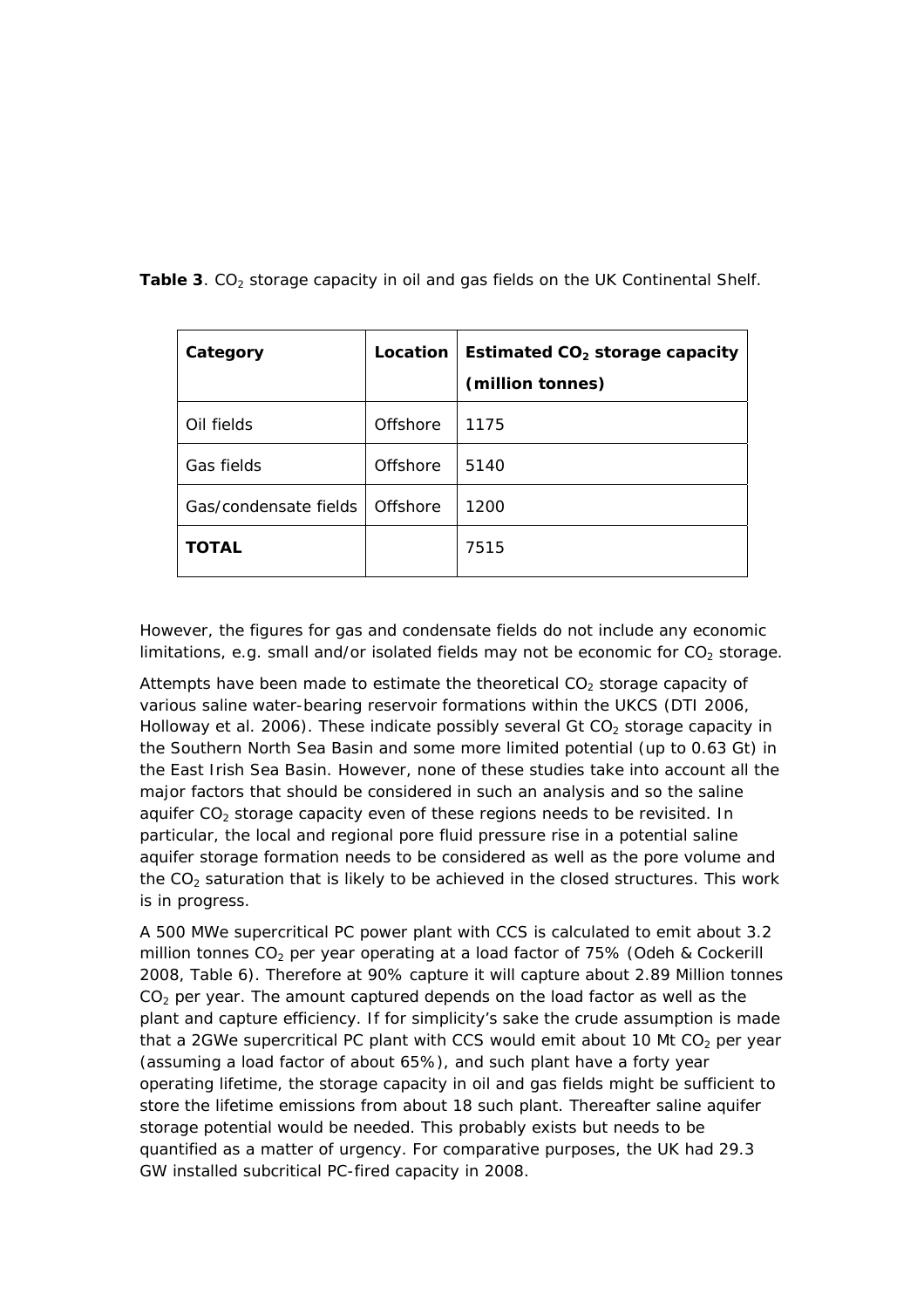### **Discussion**

There are advantages and disadvantages to the adoption of CCS power generation systems. The main advantages are:

- CCS is the only way of significantly reducing the emissions of  $CO<sub>2</sub>$  from fossil fuel-fired power generation plant. There is currently serious carbon lock-in to fossil fuel-fired plant because of rapid global expansion of capacity and the need for payback on this investment.
- It can provide baseload power with relatively few interruptions at significantly lower GWP than is available from fossil fuel-fired plant at present.

The disadvantages include:

- Increases in other air and water pollutants, and solid wastes
- Increased cost
- Increased fuel consumption
- **•** Decreased efficiency of power production
- The possibility of leakage of  $CO<sub>2</sub>$  from storage

One as yet unanswered question is how well capture and transport systems work if the plant is load following rather than run as base load – which could be the case if there is a large nuclear build programme because nuclear needs to supply base load.

The CCS technology with the lowest Life Cycle GWP varies between studies (Table 6). Part of the background to the study is the likely increase in the use of coal as a fuel in developed and developing countries. Coal has roughly twice the specific carbon emissions of natural gas and unmitigated coal-fired power generation has the potential to increase greatly atmospheric carbon dioxide levels. Therefore it may be more important to develop CCS on coal-fired plant, and technology that can be retrofitted may be the most useful in the short to medium term because of carbon lock-in at the numerous coal-fired power plant recently built and planned in China, India and elsewhere worldwide.

**Table 6.** GWP (gCO<sub>2</sub>-e kWh<sup>-1</sup>) of five CCS technologies on a life cycle basis from selected studies. N.B. variations in GWP depend principally on study-specific assumptions and system boundaries**.** 

| Study                 | Supercritical<br><b>PC</b> | Oxyfuel   IGCC   NGCC |     |     |
|-----------------------|----------------------------|-----------------------|-----|-----|
| Odeh & Cockerill 2008 | 255                        |                       | 167 | 200 |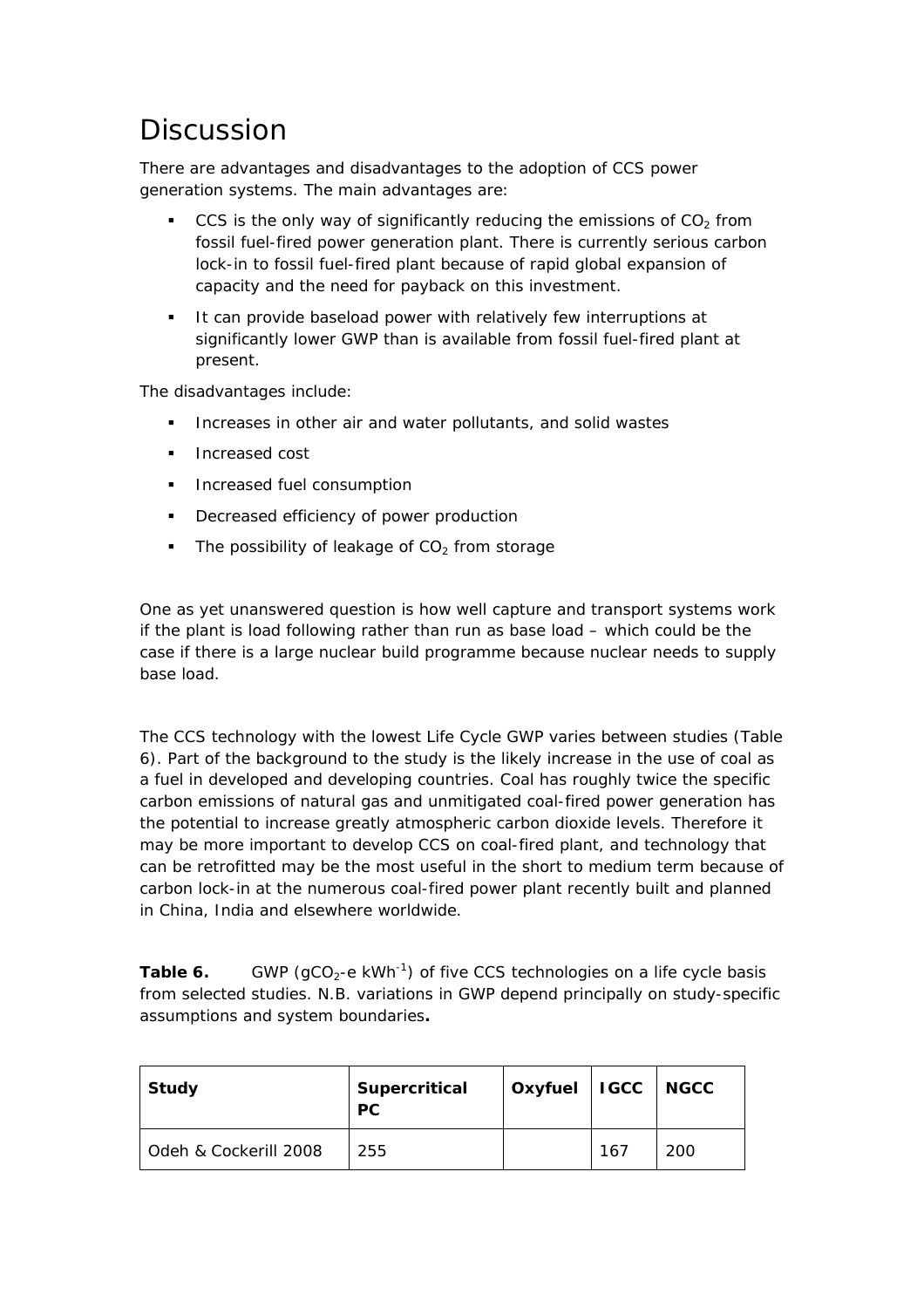| Viebahn et al. 2007        | 262    | 176 | 245 | 132 |
|----------------------------|--------|-----|-----|-----|
| Mayer-Spohn et al.<br>2007 |        |     | 208 |     |
| Livengood et al. 1993      |        |     | 218 |     |
| Spath & Mann 2004          | $247*$ |     |     | 245 |

\* Subcritical PC

### **Conclusions**

The results of the LCAs of CCS power generation systems indicate a substantial reduction in GWP compared with fossil fuel fired power plant without CCS. However, the possibility of long-term leakage of  $CO<sub>2</sub>$  streams and/or entrained or displaced substances from storage needs to be considered very carefully, particularly as the mass of  $CO<sub>2</sub>$  that would have to be stored in order to have an impact on global atmospheric emissions is very high. The risks of leakage should be assessed on a site-by-site basis and it is unlikely that a licence to store  $CO<sub>2</sub>$ would be granted by a Regulator unless the risk was considered to be acceptable (OSPAR 2007, London Convention 2007, EU 2008).

With regard to other impact categories, the LCAs indicate that there will be increases in photochemical oxidation potential, eutrophication potential, acidification potential and human toxicology potential for PC plants with CCS.

The main environmental issues other than GWP are centred on the use of large quantities of amines or other solvents in the  $CO<sub>2</sub>$  capture process, their potential loss to the atmosphere and the ultimate fate of their degradation products. Thitakamol et al. (2007) state that environmental impact of adding a post combustion absorption-based  $CO<sub>2</sub>$  capture unit to a power plant is not severe. Nevertheless, they recommend that an Environmental Management System should be put in place to control pollution, minimize waste production, ensure progress towards environmental goals and provide safety plans for normal plant operation and accidents. They also provide a table of recommendations for leakage reduction from this process.

There may also be issues around the disposal of spent catalysts, some of which may not be reclaimable. This requires further work.

The main capacity constraint for power generation systems with CCS is likely to be  $CO<sub>2</sub>$  storage capacity, especially in countries less well endowed with storage space than the UK. A particular capacity issue is that the storage capacity of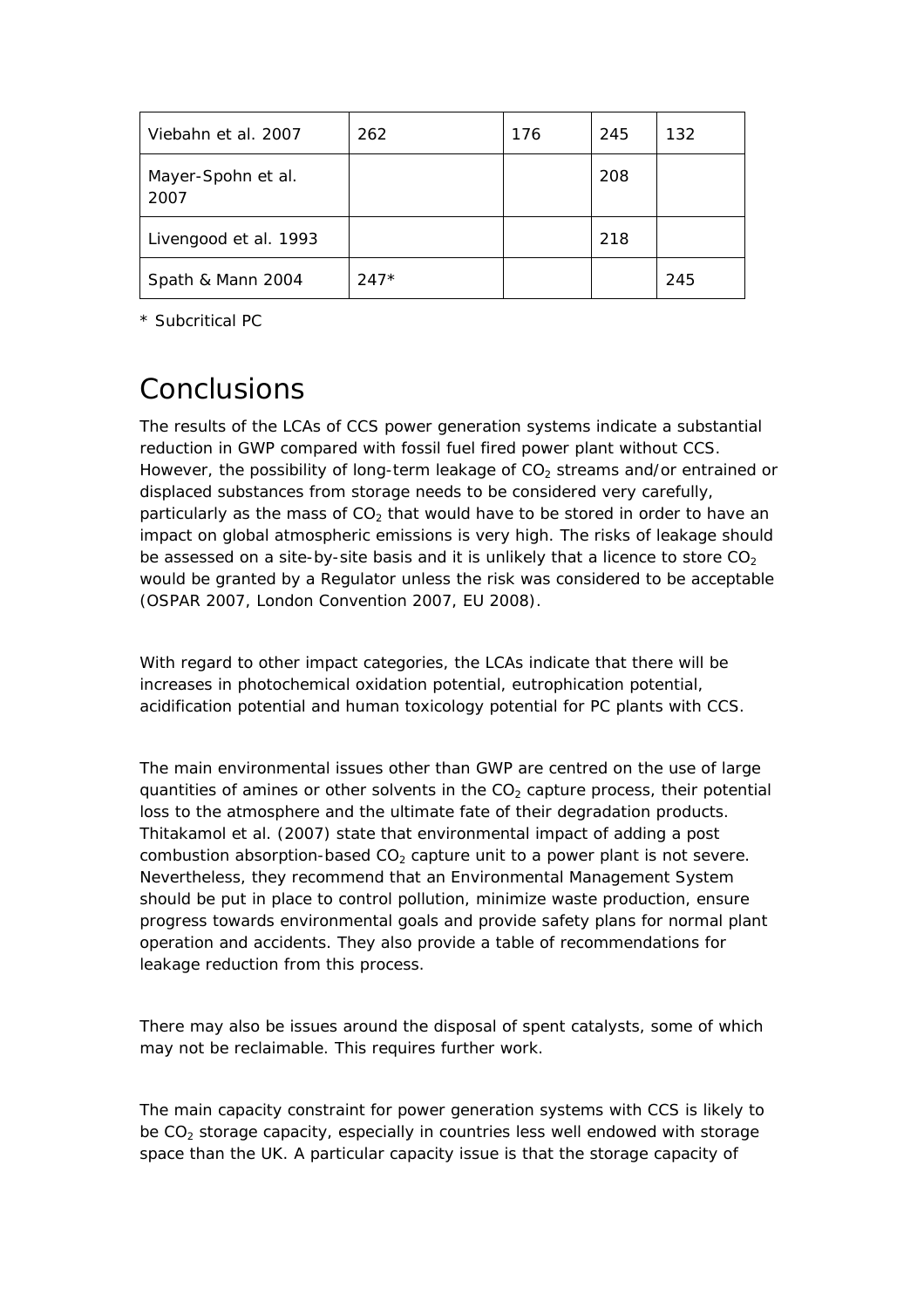saline water-bearing reservoir rocks (saline aquifers) needs to be analyzed as a matter of urgency in many countries, including the UK.

Overall, the above suggests that sustainability issues for the CCS power generation chain are not insuperable. Therefore it is concluded that CCS could be a very useful bridging technology that could mitigate emissions from new and existing fossil fuel-fired power plant, particularly coal-fired plant, which could buy time to move to lower carbon energy systems.

### Acknowledgements

This paper is published with permission of the Director, British Geological Survey (NERC). The authors thank Dr T.T. Cockerill (Imperial College) for reviewing the paper.

### References

Blackford, J.C., Jones N., Proctor R. & Holt J., 2008. Regional scale impacts of distinct CO<sub>2</sub> additions in the North Sea. *Marine Pollution Bulletin*, **56**, 1461-68.

DTI 2006. *Industrial carbon dioxide emissions and carbon dioxide storage potential in the UK.* DTI Report No. COAL R308 / URN 06/2027. Department of Trade and Industry, London.

EcoInvent 2006. EcoInvent data v1.01. CD-ROM by the Swiss Centre for Life cycle inventories, Dubendorf. [www.ecoinvent.ch.](http://www.ecoinvent.ch/)

Ennis-King, J & Paterson, L., 2001 Reservoir Engineering Issues in the Geological Disposal of Carbon Dioxide. In *Proceedings of the 5th International Conference on Greenhouse Gas Control Technologies* (ed. D. Williams B. Durie, P. McMullan, C. Paulson & A.Smith), pp.290-295. Collingwood, Australia: CSIRO.

EU 2008. Draft Directive on the geological storage of carbon dioxide. [http://eur](http://eur-lex.europa.eu/LexUriServ/LexUriServ.do?uri=COM:2008:0018:FIN:EN:PDF)[lex.europa.eu/LexUriServ/LexUriServ.do?uri=COM:2008:0018:FIN:EN:PDF](http://eur-lex.europa.eu/LexUriServ/LexUriServ.do?uri=COM:2008:0018:FIN:EN:PDF)

Evans, D.J. in press. A review of underground fuel storage problems and putting risk into perspective with other areas of the energy supply chain. *Underground Gas Storage,* Special Publication of the Geological Society of London.

Guinee, J.B. (Ed.) 2002. *Handbook on Life Cycle Assessment. Operational Guide to the ISO standards.* Kluwer, Dordrecht.

Hepple, R.P. 2005. Human Health and Ecological Effects of Carbon Dioxide Exposure. In: S.M. Benson (ed.) *Carbon Dioxide Capture For Storage in Deep Geologic Formations - Results from the CO<sub>2</sub> Capture Project, Volume 2: Geologic* Storage of Carbon Dioxide with Monitoring and Verification. Elsevier, Oxford, United Kingdom, p. 1143-1172.

Holloway, S., Pearce, J.M., Hards, V.L. & Ohsumi, T. 2007. A Review of Natural CO2 Occurrences and their Relevance to CO2 Storage. *Energy, 32(7), 1194-1201.*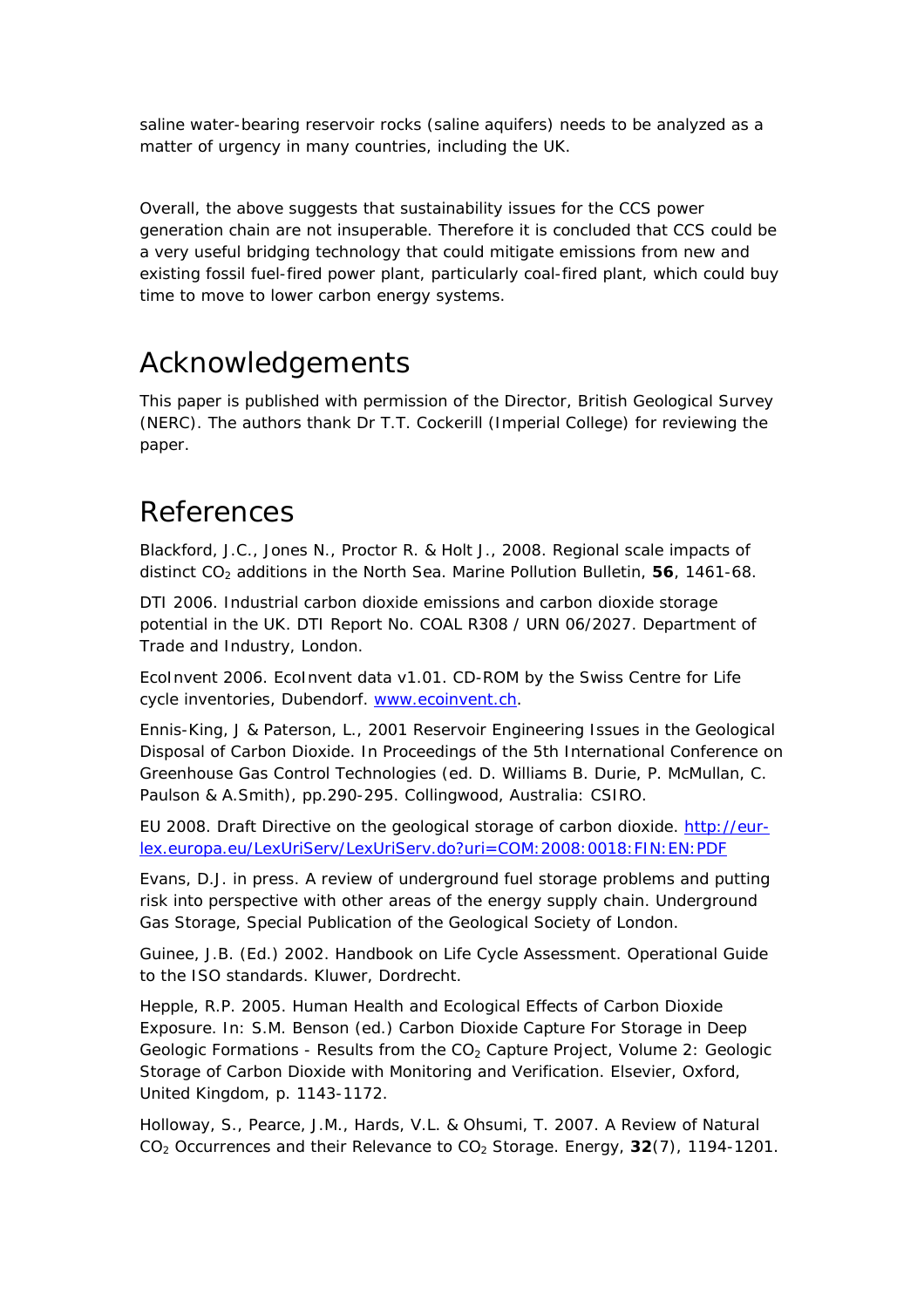Holloway, S., Vincent, C.J., Bentham, M.S. and K. L. Kirk., K.L. 2006. Top-down and bottom-up estimates of  $CO<sub>2</sub>$  storage capacity in the UK sector of the Southern North Sea Basin. *Environmental Geoscience,* **13**(2): 74-81.

IFU and IFEU 2006. Umberto 5. Heidelberg/Hamburg.<http://www.umberto.de/> (21.07.2006).

IPCC (Intergovernmental Panel on Climate Change), 2005: *Special Report on Carbon Dioxide Capture and Storage* [Metz, B., O. Davidson, L. Meyer and H.C. de Coninck (eds.)] Cambridge University Press, Cambridge, United Kingdom, and New York, NY, USA.

Livengood D., Doctor R., Molburg J., Thimmapuram P. & Berry G. 1993. Recovery, Transport and Disposal of  $CO<sub>2</sub>$  from an Integrated Gasification Combined-Cycle Power Plant. Presented at POWER-GEN Americas, Dallas, Texas, 17-19 November 1993. [http://www.osti.gov/bridge/servlets/purl/10110335-](http://www.osti.gov/bridge/servlets/purl/10110335-6hD6FW/native/1010335.pdf) [6hD6FW/native/1010335.pdf](http://www.osti.gov/bridge/servlets/purl/10110335-6hD6FW/native/1010335.pdf)

London Convention 2007. Risk Assessment and Management Framework For  $CO<sub>2</sub>$ Sequestration In Sub-Seabed Geological Structures. [http://www.imo.org/includes/blastData.asp/doc\\_id=8176/CO2%20SEQUESTRATI](http://www.imo.org/includes/blastData.asp/doc_id=8176/CO2%20SEQUESTRATION%20RAMF%202006.doc) [ON%20RAMF%202006.doc](http://www.imo.org/includes/blastData.asp/doc_id=8176/CO2%20SEQUESTRATION%20RAMF%202006.doc)

Mayer-Spohn, O., Blesl, M., Fahl, U. & A. Voss. 2006. *Identification of Environmental Burden Linked to Carbon Capture and Storage.* Proceedings of the Advances in Energy Studies – Perspectives on Energy Future Conference, Porto Venere, Italy.

Mayer-Spohn, O., Blesl, M., Fahl, U & Voss, A. 2007. Parameterised LCA of Electricity Generation in an IGCC Power Plant with Carbon Capture and Storage (CCS). Poster presentation.

Nazarko, J., Schreiber, A., Kuckshinrichs, W & Zapp, P. 2007.Environmental Analysis of the Coal-based Power Production with Amine-based Carbon Capture. *Risø International Energy Conference,* 22-24 May, Risø , Denmark.

Odeh, N.A. & Cockerill, T.T. 2008. Life cycle GHG assessment of fossil fuel power plants with carbon capture and storage. *Energy Policy* **36**: 367-380.

OSPAR, 2007. OSPAR Guidelines for Risk Assessment and Management of Storage of  $CO<sub>2</sub>$  Streams in Geological Formations. [http://www.ospar.org/documents/dbase/decrecs/decisions/07-](http://www.ospar.org/documents/dbase/decrecs/decisions/07-02e_Decision%20CO2%20storage.doc) [02e\\_Decision%20CO2%20storage.doc](http://www.ospar.org/documents/dbase/decrecs/decisions/07-02e_Decision%20CO2%20storage.doc)

Schreiber, A., Nazarko, J., Kuckshinrichs, W & Zapp, P. 2007. Life Cycle Analysis of the Coal-based Power Generation with Carbon Capture (CCS).

Spath, P.L. & Mann, M.K. 2004. *Biomass Power and Conventional Fossil Systems*  with and without CO<sub>2</sub> Sequestration – Comparing the Energy Balance, *Greenhouse Gas Emissions and Economics.* Report No. NREL/TP-510-32575, National Renewable Energy Laboratory, Colorado.

Thitakamol, B., Veawab, A. & Aroonwilas, A. 2007. Environmental impacts of absorption-based CO2 capture unit for post-combustion treatment of flue gas from coal-fired power plant. International Journal of Greenhouse Gas Control 1(3): 318-342.